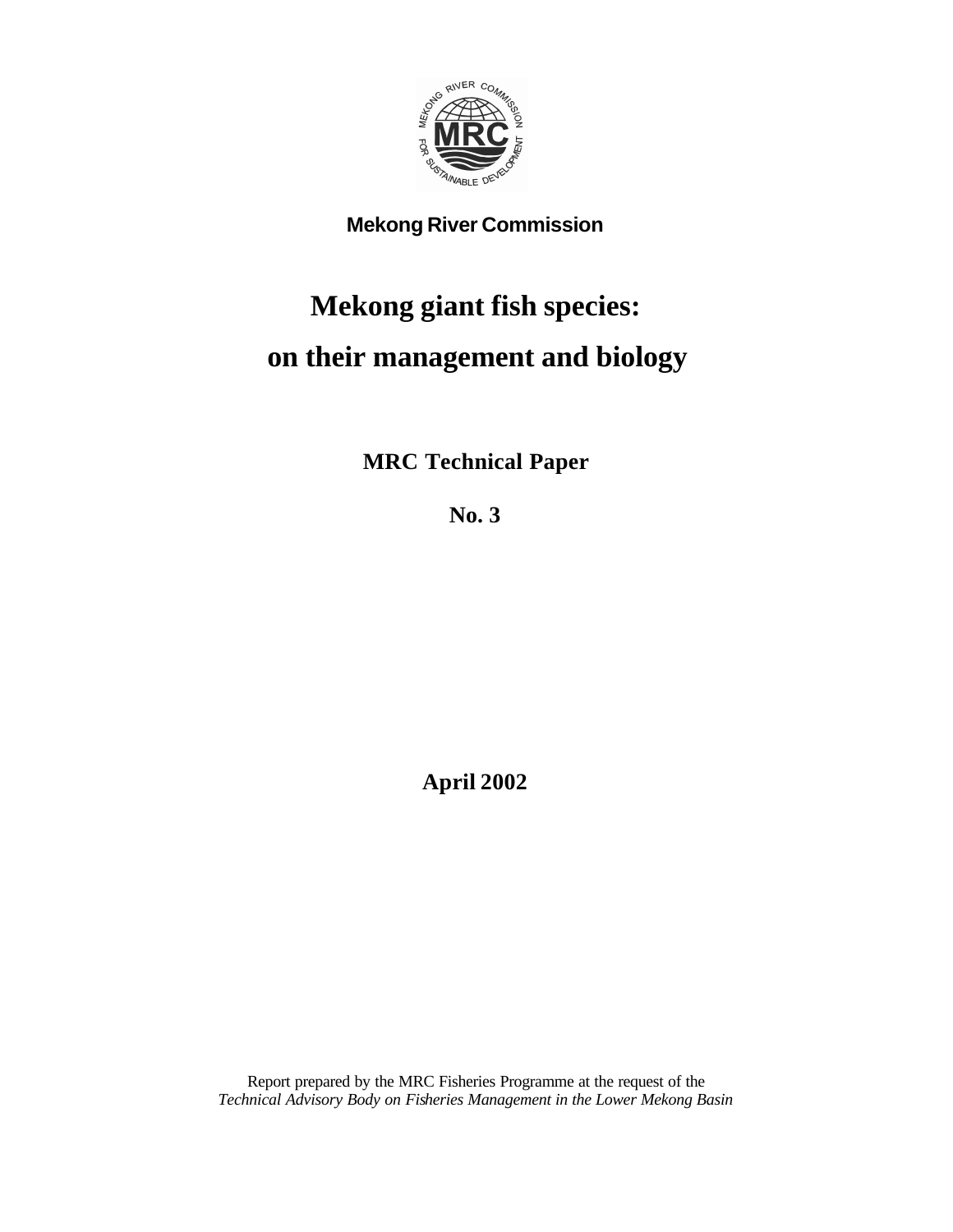Published in Phnom Penh in April 2002 by the Mekong River Commission

This document should be cited as:

Mattson, Niklas S., Kongpheng Buakhamvongsa, Naruepon Sukumasavin, Nguyen Tuan, and Ouk Vibol. 2002. Cambodia Mekong giant fish species: on their management and biology. MRC Technical Paper No. 3, Mekong River Commission, Phnom Penh. pp. 29. ISSN: 1683-1489

> The opinions and interpretations expressed within are those of the authors and do not necessarily reflect the views of the Mekong River Commission.

Editor: Ann Bishop

**© Mekong River Commission** P.O. Box 1112, 364 M.V. Preah Monivong Boulevard Phnom Penh, Cambodia *Telephone: (855-23) 720-979 Fax: (855-23) 720-972* E-mail: mrcs@mrcmekong.org *Website:* www.mrcmekong.org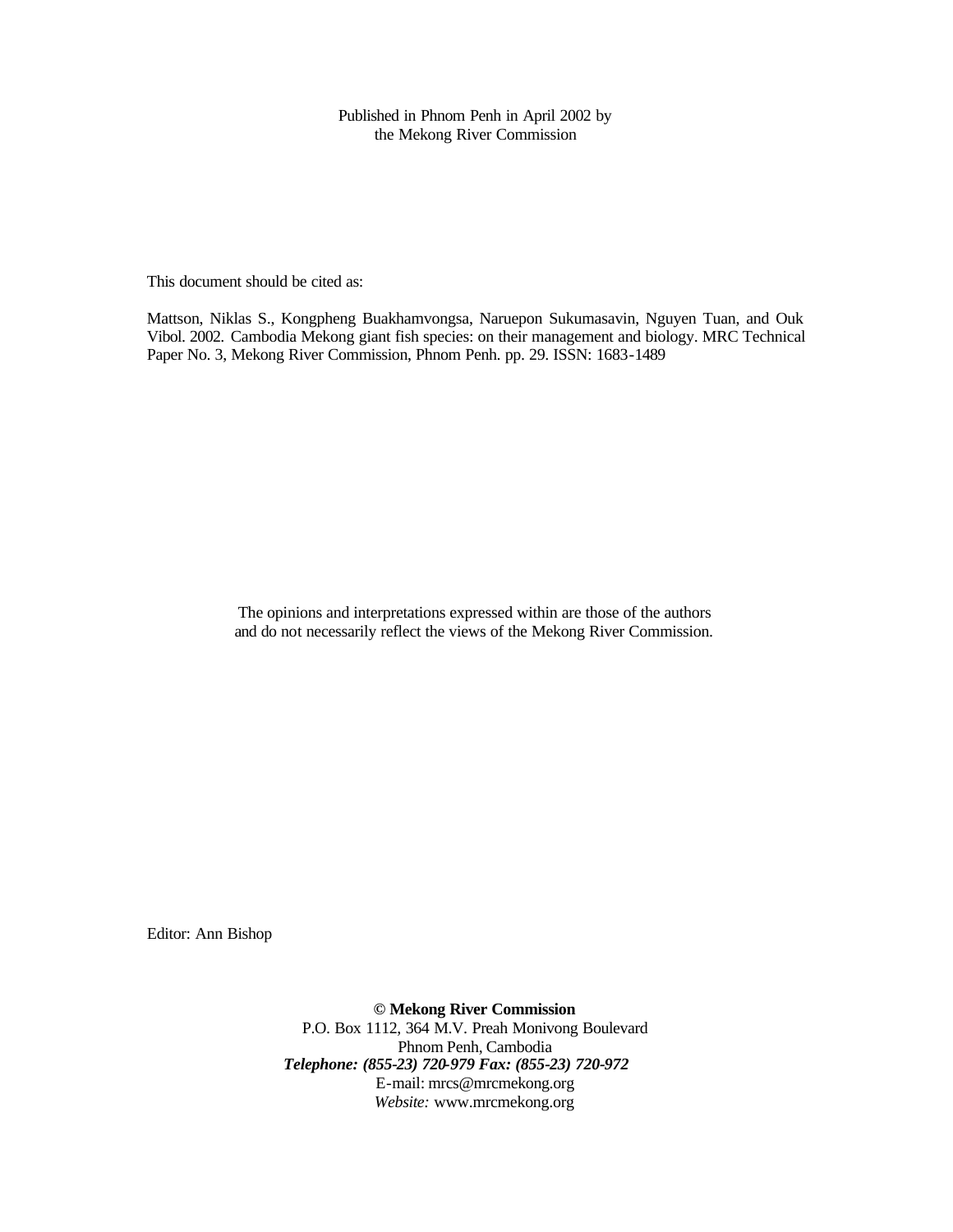### Acknowledgements

This report was prepared under the auspices of the Aquaculture of Indigenous Mekong Fish Species (AIMS) project, which is funded by the government of Denmark (through DANIDA). It was prepared at the request of the Technical Advisory Body (TAB) of the MRC Fisheries Programme, which is composed of members from: the Department of Fisheries, Cambodia; the Living Aquatic Resources Research Center (LARReC), Lao PDR; the Department of Fisheries, Thailand; and the Ministry of Fisheries, Viet Nam.

The authors are grateful to the Department of Fisheries, Cambodia, the Department of Fisheries, Thailand, the Living Aquatic Resources Research Center in Lao PDR and the Research Institute for Aquaculture Number 2, in Viet Nam for their contribution in compiling this document.

#### **Background of the Working Group on Mekong Giant Fish Species**

The Technical Advisory Body on Fisheries Management (TAB) of the Mekong River Commission (MRC) was established in June 2000. The TAB gives advice to the MRC Fisheries Programme on technical issues relating to basin-wide fisheries management. During the first meeting, five main issues were identified. Among these was the following:

#### **Management and preservation of the giant fish species of the Mekong**

*The TAB considered under this item, in particular, the giant catfish,* C. siamensis *and* Probarbus spp. *The TAB agreed that action should be taken to conserve these species, but the strategy for doing this was not entirely clear. More research may be needed. Considerable knowledge exists among researchers in the four MRC countries, but this is not readily available for analysis and for development of a conservation strategy.*

*It was agreed that the MRC Fisheries Programme establish a Working Group on Mekong Giant Fish Species, with participants from the four riparian countries. The Working Group will review and compile existing knowledge on the Mekong giant fish species regarding: important habitats, migrations, biology and life cycles, as well as artificial breeding and results of release of artificially-bred fingerlings, etc. The Working Group may analyse management options and will report to the TAB.*

*The Working Group on Mekong Giant Fish Species consists of one advisor from the MRC Fisheries Programme and one officer from each of the four fisheries departments in Cambodia, the Lao People's Democratic Republic, Thailand and Viet Nam.*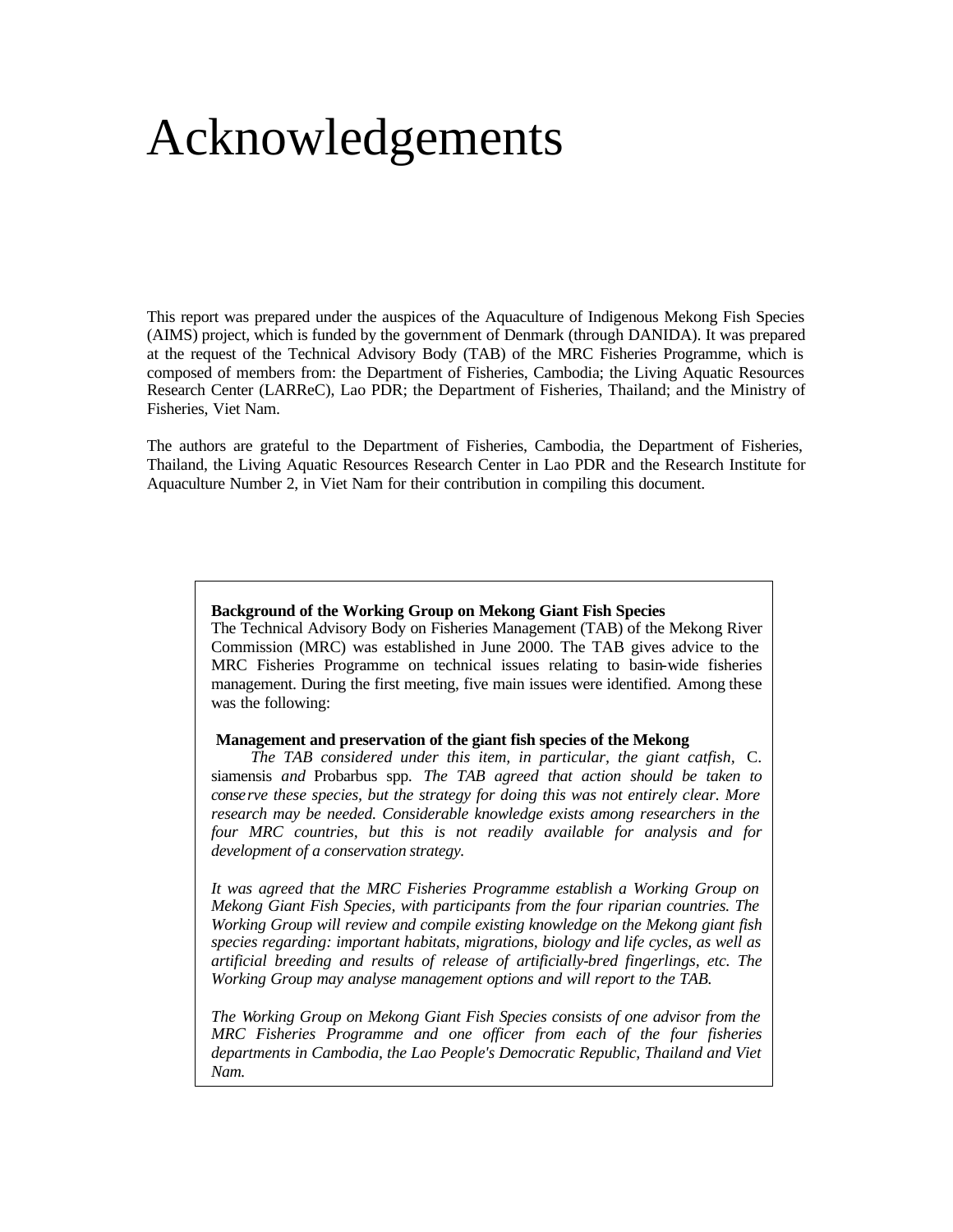# **Table of Contents**

| $1\;1$ |                                                                           |  |
|--------|---------------------------------------------------------------------------|--|
| 1.2    |                                                                           |  |
| 1.3    |                                                                           |  |
| 1.4    |                                                                           |  |
| 1.5    |                                                                           |  |
| 1.6    |                                                                           |  |
|        |                                                                           |  |
| 2.1    |                                                                           |  |
| 2.2    |                                                                           |  |
| 2.3    |                                                                           |  |
| 2.4    |                                                                           |  |
| 2.5    |                                                                           |  |
| 2.6    |                                                                           |  |
| 2.7    |                                                                           |  |
| 2.8    |                                                                           |  |
| 2.9    | Characteristics of environments supporting self-sustaining populations12  |  |
| 2.10   |                                                                           |  |
|        |                                                                           |  |
| 3.1    |                                                                           |  |
| 3.2    |                                                                           |  |
| 3.3    |                                                                           |  |
| 3.4    |                                                                           |  |
| 3.5    |                                                                           |  |
| 3.6    |                                                                           |  |
| 3.7    |                                                                           |  |
| 3.8    |                                                                           |  |
| 3.9    | Characteristics of environments supporting self-sustaining populations 18 |  |
| 3.10   |                                                                           |  |
|        |                                                                           |  |
| 4.1    |                                                                           |  |
| 4.2    |                                                                           |  |
| 4.3    |                                                                           |  |
| 4.4    |                                                                           |  |
| 4.5    |                                                                           |  |
| 4.6    |                                                                           |  |
| 4.7    |                                                                           |  |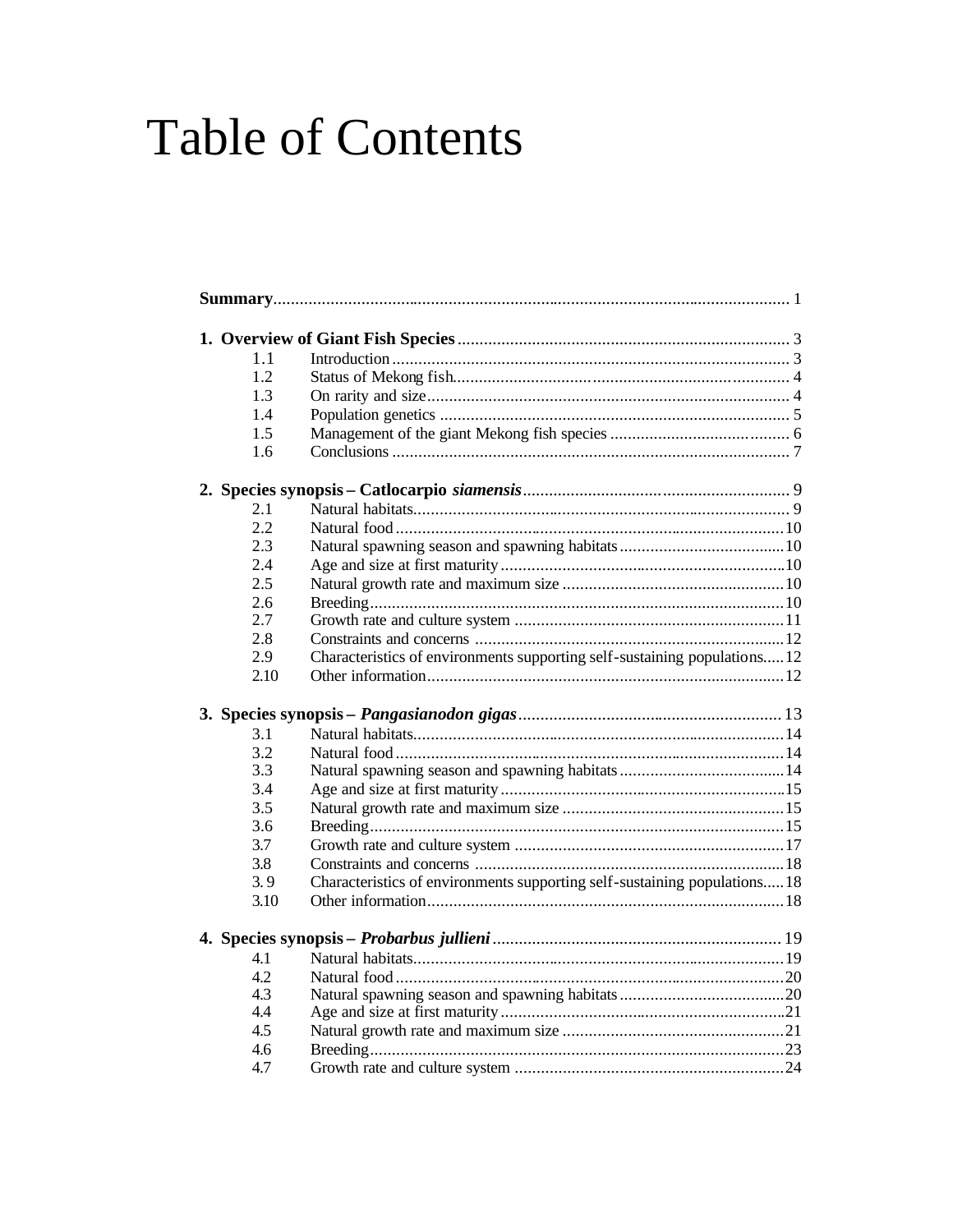| 48   |                                                                           |  |
|------|---------------------------------------------------------------------------|--|
| 49   | Characteristics of environments supporting self-sustaining populations 25 |  |
| 4.10 |                                                                           |  |
|      |                                                                           |  |
|      |                                                                           |  |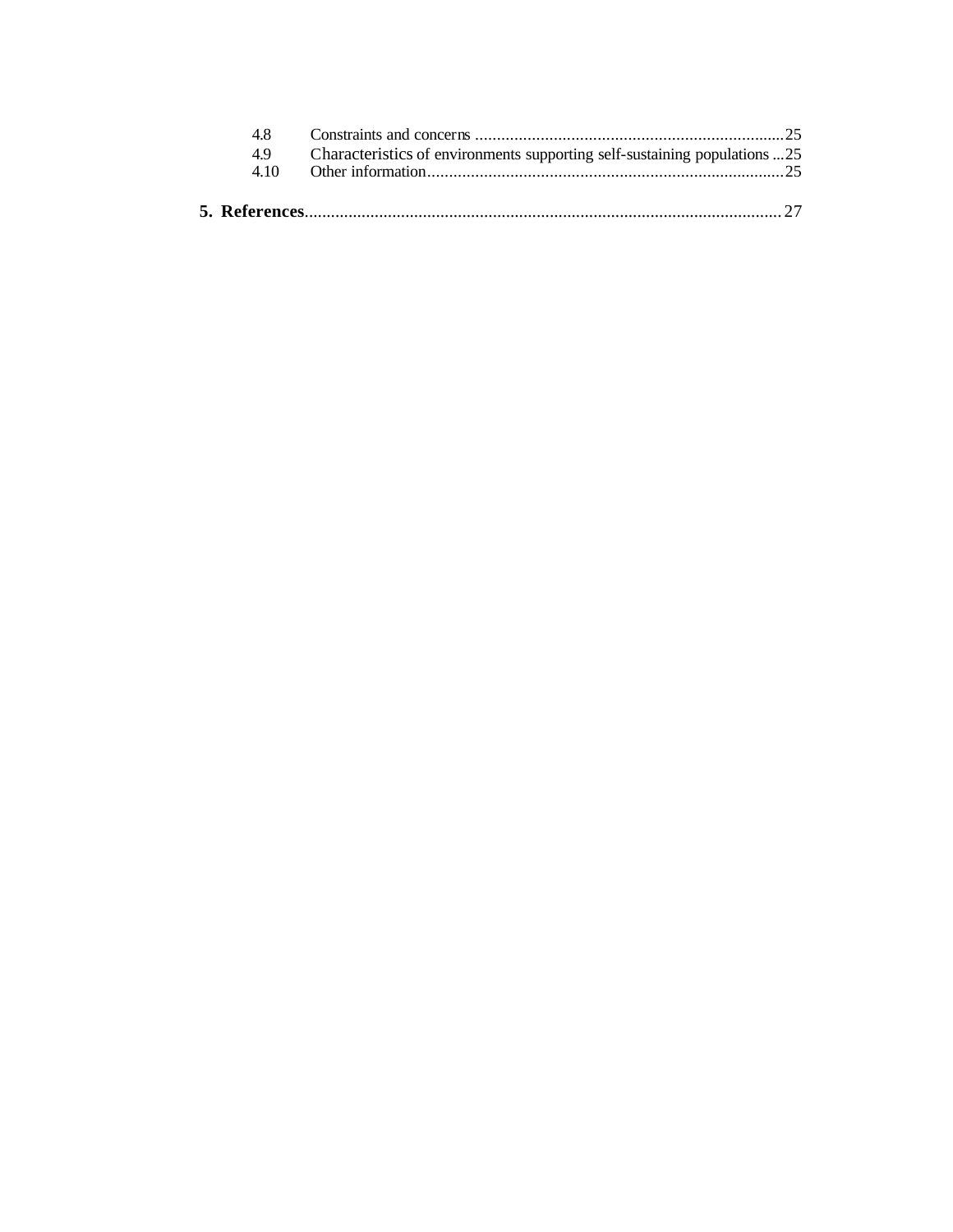### Summary

The Technical Advisory Body on Fisheries Management (TAB) of the Mekong River Commission (MRC) requested the MRC Fisheries Programme to compile existing knowledge on rare giant Mekong fish species, and to recommend further action for their preservation. This report represents part of the response to the request. It includes biological information as well as management options.

The species of main interest, as defined by the TAB, are *Catlocarpio siamensis* (giant barb), *Pangasianodon* (*Pangasius*) *gigas* (giant catfish), *Probarbus jullieni* (Jullien's Golden Carp or Seven-Striped Barb), *Probarbus labeamajor* and *Probarbus labeaminor*. These species grow to a large size, generally over 100 cm in length (except *P*. *labeaminor*), and in the case of the giant catfish, up to three metres. These giant fishes are becoming rare in the Mekong River, which is under increasing pressure from growing human populations and development. Attempts at saving the wild populations have so far largely focused on captive breeding, or spawning of wild broodstock, and subsequent release of hatchery-reared offspring into the wild.

The report attempts to clarify why these species are rare. In general, it has been shown that the proportion of rare fish species increases with maximum size. It is assumed that large species, which breed comparatively late in life, are more vulnerable to fishing and changes in the environment, particularly in terms of fragmentation of the normal habitats (often caused by water-related development projects, such as dams).

Although general biodiversity concerns are valid, it appears unlikely that the giant species play a significant role in terms of the functionality and stability of the Mekong River ecosystem as a whole. The river is the home of some 1,200 fish species, and the disappearance of a few already very rare species may not make much difference. However, the giant species can and should be promoted as "flagship species", or ecosystem ambassadors. As such, they may be extremely important for the preservation of the ecosystem as a whole. Thus, it is recommended to put a special effort into promoting these species and saving them from extinction.

The report summarises a large amount of biological information on the species of interest, which may be used to further refine culture systems, as well as design studies aimed at describing the life histories of wild populations. The preservation of wild populations will depend on several factors, including decreased fishing pressure, but probably, and most importantly, on other ecosystem functions.

Although the preservation of the ecosystem as a whole should be the overall goal, this may not be accomplished easily without the support of public opinion, and it is argued that this may be most easily accomplished by promoting the giant fish species as ambassadors of the Mekong River ecosystem. It is difficult to promote something that cannot be easily illustrated (e.g. an ecosystem), but it should be relatively easy to get public response to photogenic species (e.g. the giant panda of the World Wide Fund for Nature). Conservation efforts should involve a deliberate focus on promoting these species and their habitat, the Mekong River. The management and preservation of ecosystem stability and functions, is a highly complex task, which will have to involve multiple sectors. It is suggested that this may be best accomplished through the MRC Basin Development Plan initiative.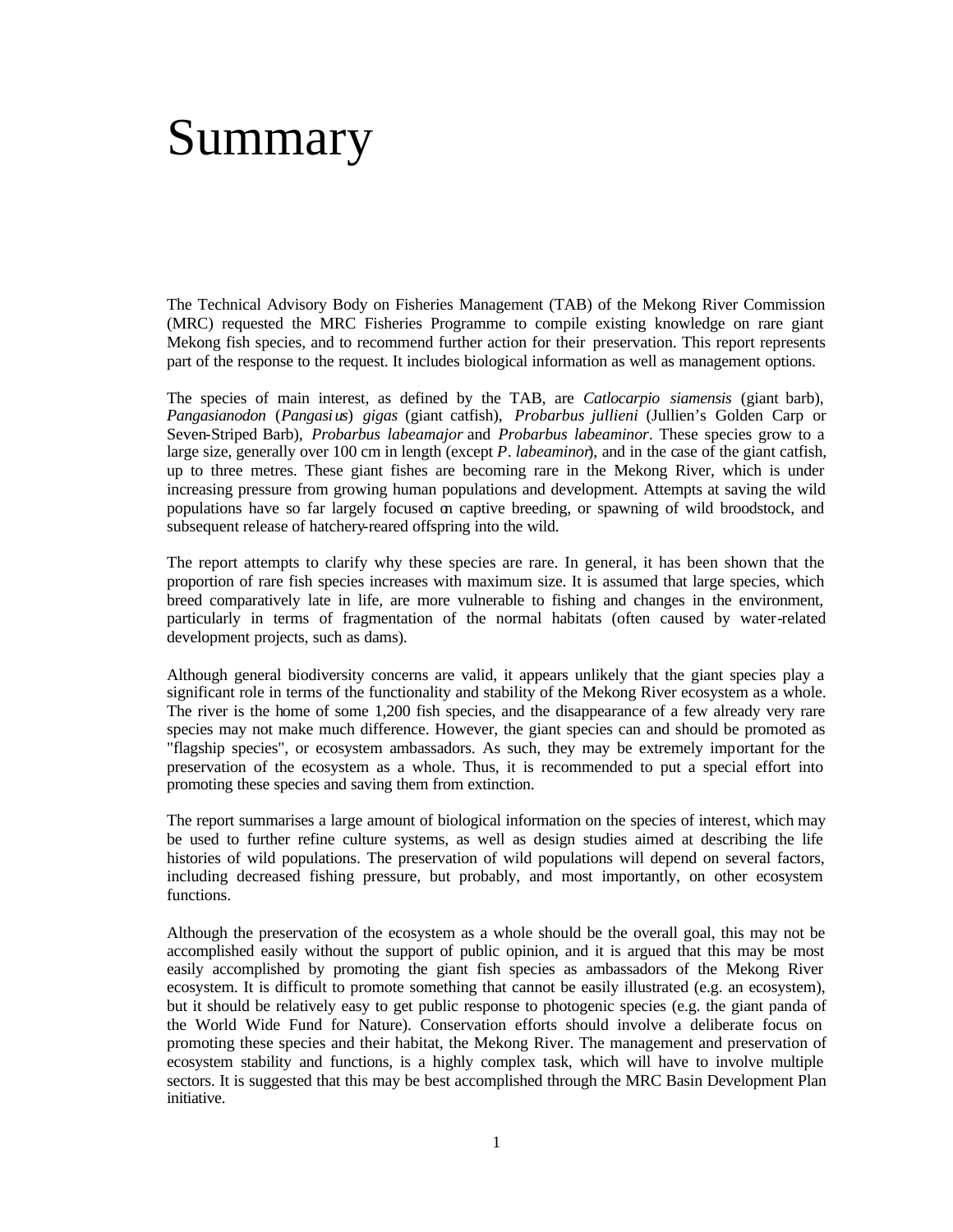# Overview of 1 Giant Fish Species

#### **1.1 Introduction**

The giant fish species of the Mekong, and particularly those identified by the Technical Advisory Body on Fisheries Management (TAB) of the Mekong River Commission (MRC) can be consider ed "flagship species" in the context of conservation. As such, they deserve special attention since they are potential focal points for awareness raising and education on issues relating to the preservation of Mekong biodiversity and fish production. However, the focus on individual species (which is a common feature of conservation projects) is unlikely on its own to ensure preservation of the ecosystem. Even though preservation of biodiversity in a wider sense is necessary for preserving ecosystem functions, it is not sufficient, since many other factors influence the stability of the ecosystem.

It is important to note that the focus on these three species by the working group does not imply that other species are not threatened or worthy of preservation efforts (e.g. Table 1). The Mekong basin is one of the World's most biologically diverse inland waters, and is the home of some 1,200 species of fish (Rainboth 1996). In addition, there are little studied areas of the basin, particularly the upper reaches of the tributaries, where it is likely that further studies will reveal new species. Many of the Mekong species are endemic to the basin.



The release of a tagged specimen of *Catlocarpio siamensis*, Cambodia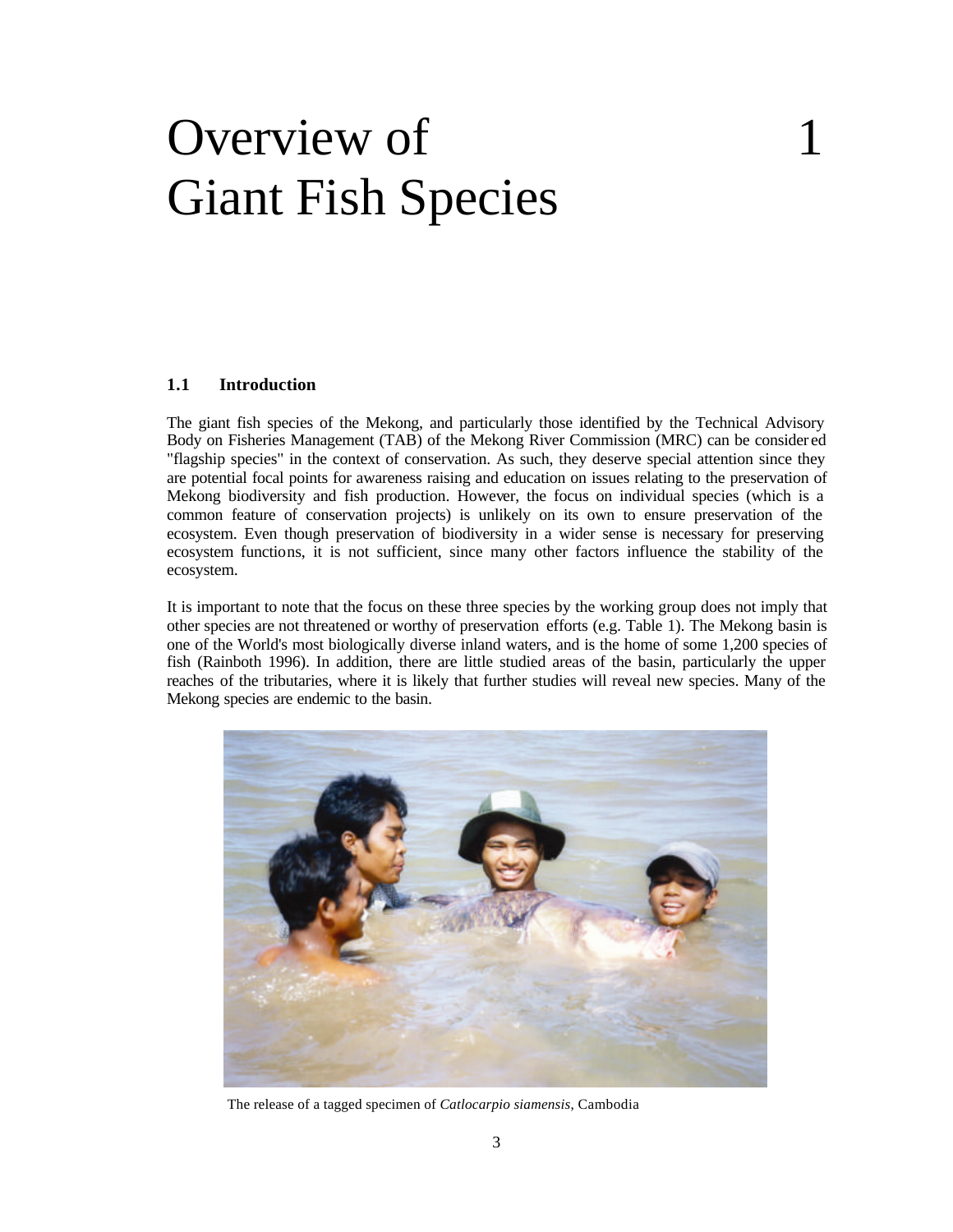This report discusses some issues relating to rarity and the development of policies for management, and the final sections contain species synopses, adapted from Leelapatra *et al.* (2000). The species synopses contain information on general biology, as well as aquaculture.

#### **1.2 Status of Mekong Fish**

Of the taxa identified by the TAB, *Pangasianodon* (*Pangasius*) *gigas* (giant catfish) and *Probarbus jullieni* (Jullien's golden carp or seven-striped barb) are classified as 'endangered' on the 2000 International Union for the Conservation of Nature (IUCN) Red List, while *Probarbus labeamajor* and *Probarbus labeaminor* are listed, but classified as 'Data Deficient'(Table 1). *Catlocarpio siamensis*  (giant barb) is not on the Red List, but is becoming increasingly rare in the Mekong, and Rainboth (1996) maintains that it is overfished and suggests that the catch should be strictly regulated by size.

| Table 1. | Mekong finfish listed in the 2000 IUCN Red List of threatened species |  |  |  |  |  |
|----------|-----------------------------------------------------------------------|--|--|--|--|--|
|----------|-----------------------------------------------------------------------|--|--|--|--|--|

| <b>Species</b>          | Common name(s)                              | <b>Red List</b>      | Size (cm) |
|-------------------------|---------------------------------------------|----------------------|-----------|
| Aaptosyax grypus        |                                             | D <sub>D</sub>       | 100       |
| Botia sidthimunki       | Dwarf Botia                                 | CR A <sub>1</sub> c  | 5.5       |
| Chela caeruleostigmata  | Leaping Barb                                | CR A <sub>1</sub> c  | 7         |
| Chitala blanci          | Royal Featherback                           | LR/nt                | 90        |
| Epalzeorhynchos bicolor |                                             | EW                   | 12        |
| Oreoglanis siamensis    | --                                          | VU D <sub>2</sub>    | 14        |
| Pangasianodon gigas     | Giant Catfish                               | EN C <sub>2</sub> b  | 300       |
| Pangasius sanitwongsei  | Pla Thepa                                   | DD.                  | 250       |
| Probarbus jullieni      | Jullien's Golden Carp<br>Seven-striped Barb | EN A <sub>1</sub> ac | 100       |
| Probarbus labeamajor    | Thicklip Barb                               | DD.                  | 150       |
| Probarbus labeaminor    | Thinlip Barb                                | <b>DD</b>            | 70        |
| Scleropages formosus    | Asian Bonytongue (E)                        | $EN A1cd+2cd$        | 90        |
| Tenualosa thibaudeaui   | Laotian Shad                                | EN A <sub>1</sub> a  | 30        |

*Note: CR: Critically Endangered, DD: Data Deficient, EN: Endangered, LR: Lower Risk, VU: Vulnerable, EW: Extinct in the Wild (for a full description of the classification, see http://www.redlist.org/categories\_criteria.html)*

#### **1.3 On rarity and size**

It is relevant here to consider the meaning of the term 'rare' in the context of biodiversity. While it may be rightly assumed that many fish species are threatened due to human activities, such as over-fishing or alterations to the environment (dams, etc.), species may also be rare for other reasons. For example, some taxa are rare because they are evolving, and others may be relics of very old groups. On an evolutionary time scale, new taxa have always evolved and others disappeared. In fact, from this point of view, most of the species that have ever existed on Earth are extinct. The implication is that even in natural environments (with no perceptible influence from human activities) rare species will be found. Therefore, attempting to preserve *all* species that are rare or appear to be threatened would be counter-productive. However, the rate at which species disappear has accelerated greatly due to human activities in recent years, and evolution will not produce new species at the same rate.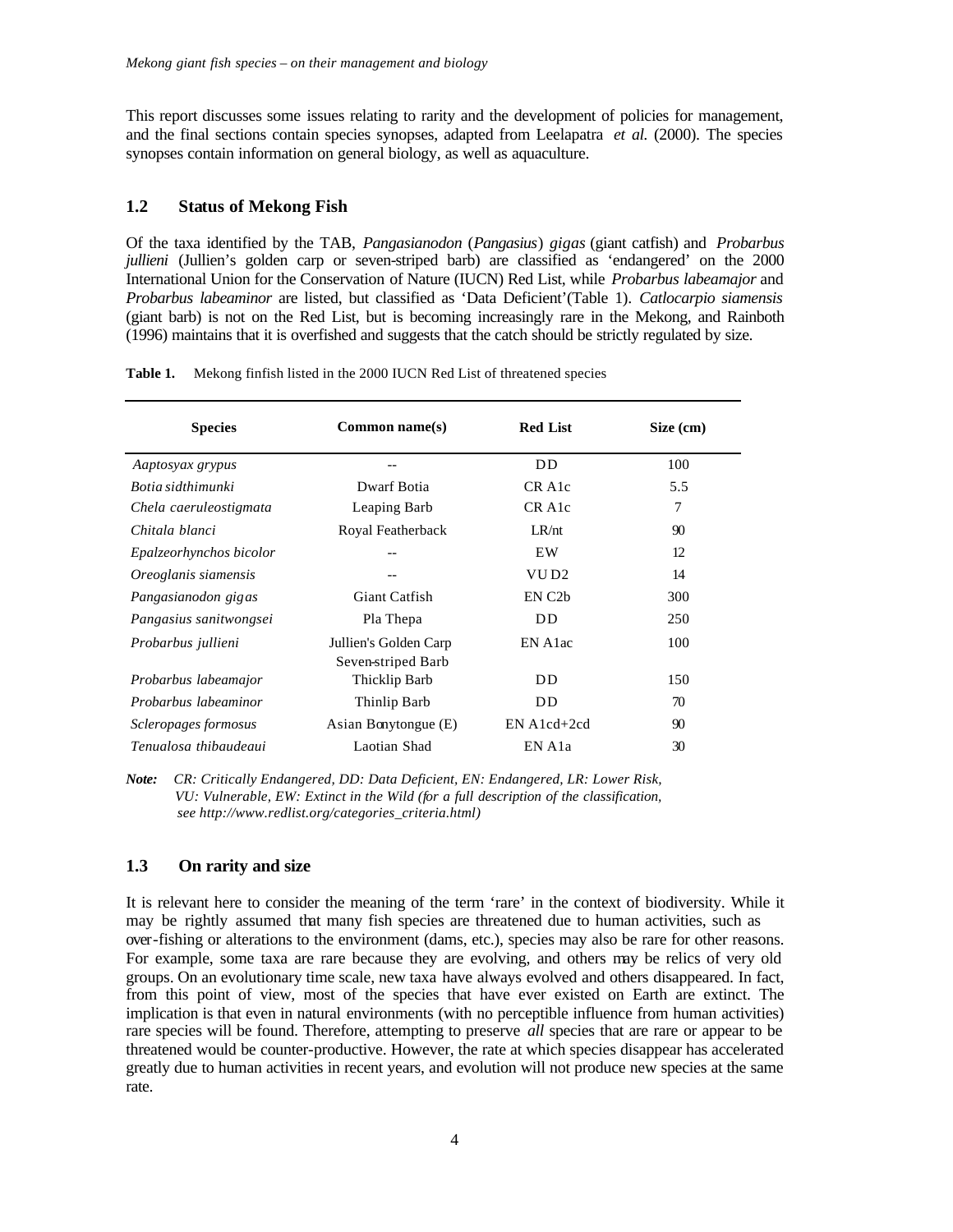Based on the limited information available, it appears that the population sizes of the three giant species have decreased substantially over the last decades. They have in common that they grow to large, even colossal, sizes. Froese and Torres (1999) conclude, from data in FishBase, that the proportion of threatened fishes increases substantially for sizes exceeding 100 cm, and that most fish species that grow to this size are threatened. In addition, the available evidence indicates that the nonguarding species (applies to all five taxa) appear to be more at risk of being threatened, than live bearers and egg guarders (classification by Balon 1990).

On the assumption that large species in general have lower population densities than small-bodied species, and also that there is a minimum population size that is required to avoid genetic problems (see below), it may be argued that larger species require larger areas. This is another possible cause for the decline of the large species, in that increasing disruption of migration corridors as a result of construction of dams and weirs means fragmentation of existing habitats and isolation of sub-populations.

Typically, fisheries tend to first deplete the largest species, and subsequently gradually change the exploitation pattern to take the smaller-sized fish (Pauly *et al.* 1998). In general, large-bodied fish tend to be more susceptible to fishing, partly because of their relative mobility, which increases the likelihood of their encountering fishing gear. Add to this the preference of most fishers for large, valuable fish, and the fishery itself appears as a plausible cause of their decline. The situation for the *Probarbus* spp. is further aggravated because fishers target them at their spawning grounds.

#### **1.4 Population genetics**

Reduced genetic variation causes a decrease in the ability of a population to adapt to and withstand normal environmental challenges. Therefore, for a population to avoid extinction in the longer term, it is essential that appropriate and sufficient genetic variation be maintained. This is particularly an issue when breeding fish for release into the wild.

Genetic data on Mekong fish are still very limited, although there are initiatives under way to amend the situation. To properly evaluate alternative actions to preserve the Mekong giant fish species, it is crucial that basic genetic data are made available. According to Meffe (1990), genetic data may be used to:

- $\approx$  assess quantity and spatial distribution of genetic variation
- $\approx$  evaluate historical levels of natural isolation and gene flow among (sub-) populations
- $\approx$  identify unique gene pools for special protection
- $\approx$  resolve taxonomic uncertainties
- $\approx$  choose stocks to release in the wild
- $\approx$  monitor hatchery populations

When considering stocking for enhancement or reintroduction of a population, breeding should aim at optimising the genetic variability in the species (FAO 1997):

- $\approx$  by using as large a breeding population as possible (to increase effective population size)
- $\approx$  by avoiding inbreeding
- $\approx$  by avoiding hybridisation (unless sufficient broodstock of both sexes is not available)
- $\approx$  by avoiding "domestication selection"; that is, avoiding producing an organism that is adapted to the hatchery instead of nature.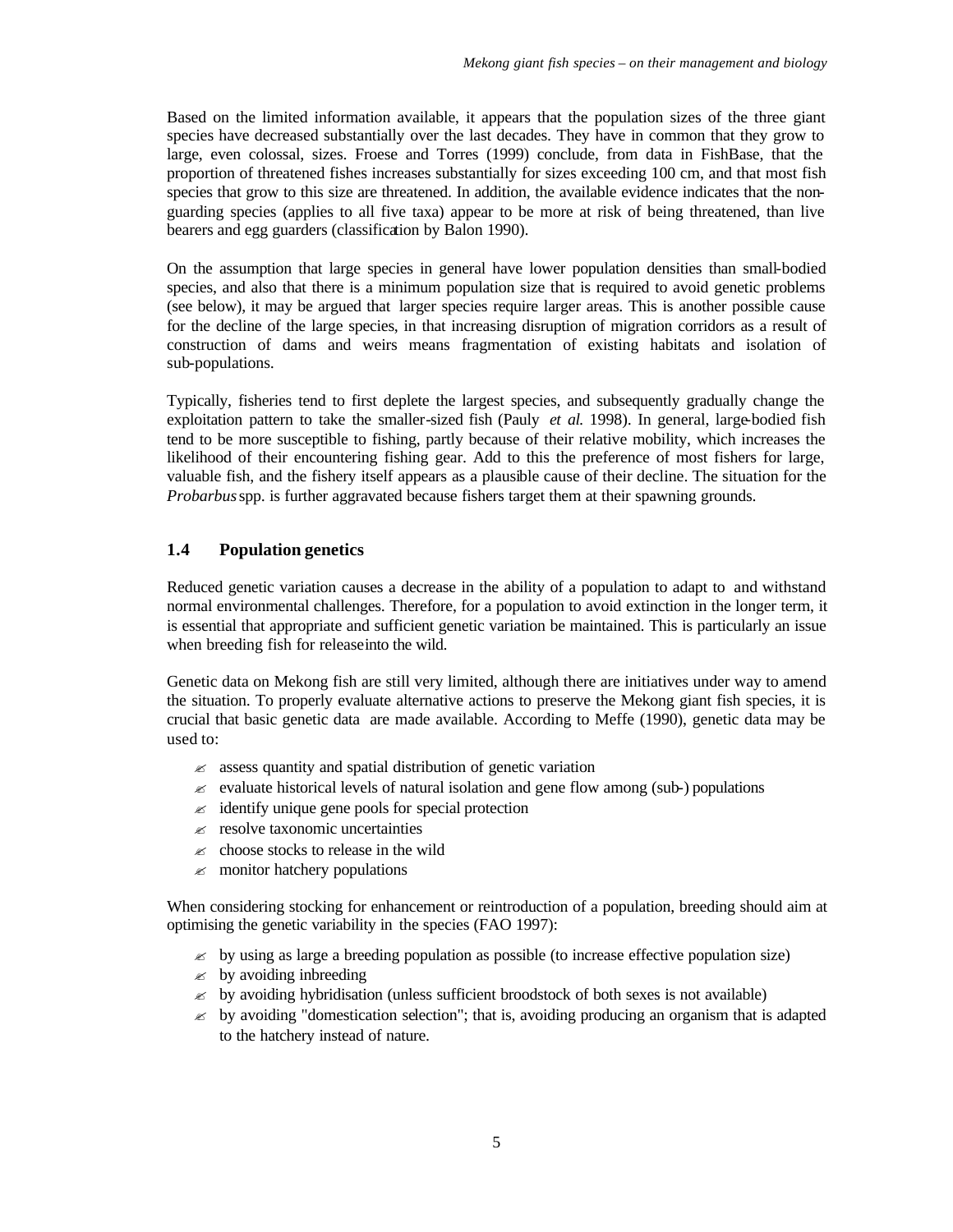#### **1.5 Management of the giant Mekong fish species**

Any management action aimed at improving the situation of threatened species or reintroduction of extinct species, must start by identification of the possible reasons for rarity. Failing this, efforts aimed at improving or reestablishing populations are likely to fall short. Notably, this implies that stocking aimed at enhancement or reintroduction of a threatened or extinct species should only be considered after the factors that cause rarity or extinction have been alleviated.

More likely than not, it will not be possible to address the factors that cause rarity of the giant Mekong species in isolation from the rest of the ecosystem, and development of management policies for their preservation will have to be developed together with the other sectors and users that influence the system. It is suggested that the approach most likely to attain the objective is adaptive (or experimental) management, which implies integration of experiences and scientific information from multiple disciplines into models that attempt to make predictions about alternative policies (see for example, Walters 1997). Successful experimental management and application of its results will require a high degree of coordination between those involved, and this may best be achieved through the MRC Basin Development Plan (BDP) initiative. The BDP is a tool for basin-wide planning which MRC is currently designing in order to ensure that the Mekong's resources are developed in a manner which is equitable, sustainable and has as few environmental consequences as possible.

The following recommendations are written in terms of outcomes to be achieved. These will have to be translated into agreements and management plans implemented by the riparian countries. It is assumed that the agreed basin-wide management objective is to restore and maintain viable wild populations of the species considered here, and to maintain the rest of the ecosystem (the recommendations would be different for other objectives).

- $\approx$  Studies and workshops have identified the main cause(s) for rarity, and actions have been taken to reduce these:
	- Based on available data and knowledge, one or more models have been created (these may range from simple, verbal models to complex, computerised models).
	- Hypotheses have been formulated and screened to eliminate those that are unlikely to have given rise to the observed data.
	- Experiments have been designed and implemented to test the hypotheses (the experiments may range from the small to the large ecosystem scale. The time factor is an issue: largescale ecosystem experiments may give more reliable results, but take a long time, whereas small-scale experiments usually give quicker results).
	- The results of the experiment(s) have been analysed and the main reason(s) for rarity identified.
	- The results of the experiments have been used to further refine the management system(s) to address the factors that cause rarity.
- $\approx$  At all stages in the process, gaps in data and knowledge will be identified and prioritised, and sufficient resources assigned to fill the high priority gaps.
- $\leq$  The major sub-populations and their breeding grounds are known, both in terms of ecology and population genetics.
- $\approx$  A basin-wide monitoring programme is in place, covering ecology, genetics, and life history requirements.
- $\approx$  Relevant data and meta data are stored and made available to scientists and the public.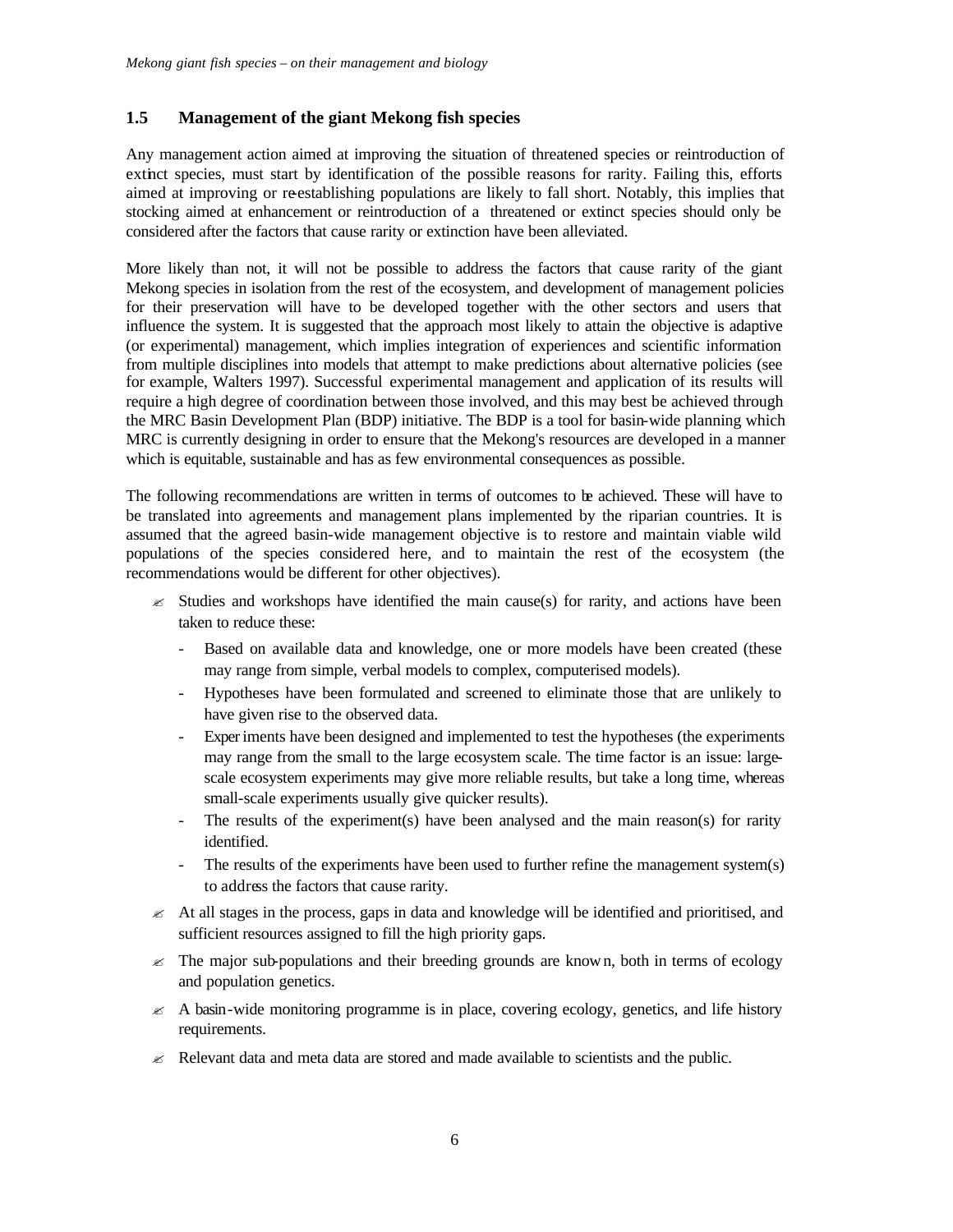- $\mathscr{\mathscr{E}}$  A breeding and stocking programme is in place.
	- Broodstock is either obtained from the wild, or maintained in captivity in sufficient numbers and with appropriate genetic profiles
	- Genetically and otherwise appropriate seed fish are stocked if/when considered relevant.
- $\approx$  Aquaculture (which has different objectives) is developed in parallel, recognising that cultured populations can contribute to understanding the biology of wild populations, either through simple observation or through specifically-designed experiments.
- $\approx$  Participatory management of the breeding grounds is in place, possibly involving compensation for lost income to fishers.

#### **1.6 Conclusions**

It seems likely that the giant Mekong fishes considered here are threatened due to human activities. A set of recommended outcomes, including experimental management, are detailed which may help to identify the factors that need to be managed in order to secure the future of these species. Management aimed at preserving self-sustaining natural populations of the giant Mekong fish species populations will most likely be a subset of management of the aquatic resources of the basin. It is unlikely that efforts to save the wild populations of the giant species will be successful unless an ecosystem approach is used. To accomplish this on a basin-wide scale will require collaboration with other sectors, and this may best be carried out through the MRC Basin Development Plan. It is in this context that the special characteristics of the giant species become apparent; they are very obvious and suitable for catching the imagination and interest of non-specialists among the public, as well as policy makers.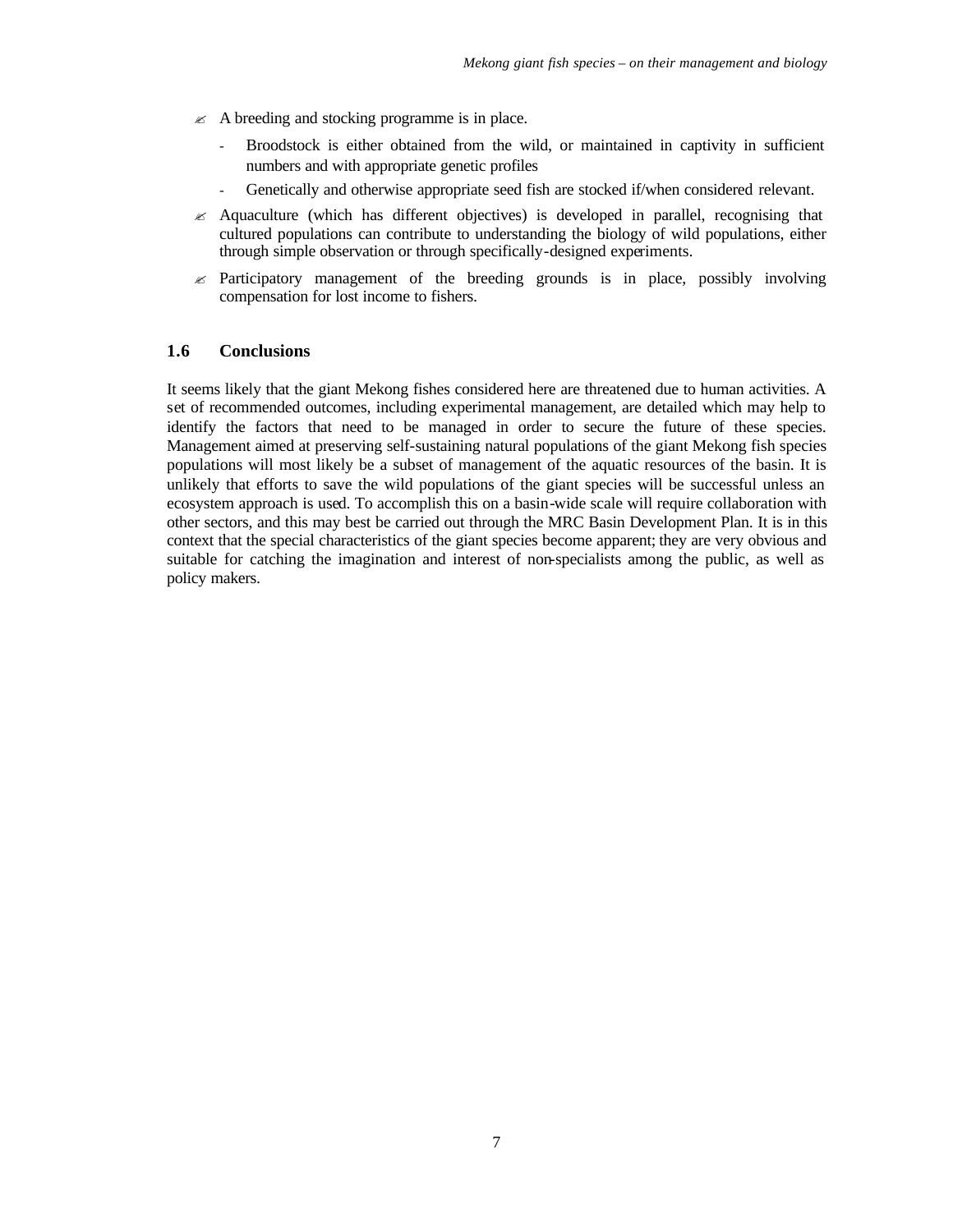# Species synopsis 2  *Catlocarpio siamensis*

*Catlocarpio siamensis* is an endemic species in the Mekong River and considered one of the world's largest cyprinid fish. *C. siamensis* is well known to many older people as it used to form an important fishery.

| Class:        | Teleostomi         |  |
|---------------|--------------------|--|
| Order:        | Cypriniformes      |  |
| Family:       | Cyprinidae         |  |
| Genus:        | Catlocarpio        |  |
| Species:      | siamensis          |  |
|               |                    |  |
| Common names: |                    |  |
| English:      | Siamese giant carp |  |
| Cambodian:    | Trey kolreang      |  |
| Lao:          | Pa ka ho           |  |
| Thai:         | Pla ka ho          |  |
| Vietnamese:   | Cá Hô              |  |
|               |                    |  |

#### **2.1 Natural habitats**

The species is found in Thailand, the Lao People's Democratic Republic (Lao PDR), Cambodia and Viet Nam in the Mekong Basin. Generally, when young, they reside in shallow flooded areas. As they become bigger, they migrate to deeper pools of the river.

In Cambodia, several researchers and fishers have reported that in August, adult fish (40-100 kg) migrate out of the floodplain of the Tonle Sap Great Lake through the Tonle Sap River. The fish reach Chaktomuk, Phnom Penh, in October-November and migrate upstream along the Mekong River to Kratie, ìn Steung Treng Province. Adult *C. siamensis* have a preference for big pools in the Mekong for at least part of the year (MRC 2001).

In Thailand, juveniles (2-6 cm long) are found in three places: Chian Saen (Chiang Rai Province), Tad Phanom (Nakhon Phanom Province) and Khemaratah (Ubol Ratchathani Province). In Cambodia, juvenile fish migrate downstream from Stung Treng to the Tonle Sap Great Lake and small tributaries, while juveniles of 10-12 cm are seen in Muk Kampul (Kandal Province) and in August, juveniles of 20-25 cm are seen in Kampong Kleang (Siem Reap Province). In Viet Nam there are juveniles in Can Tho (Can Tho Province) and Cao Lanh (Dong Thap Province) in the Mekong.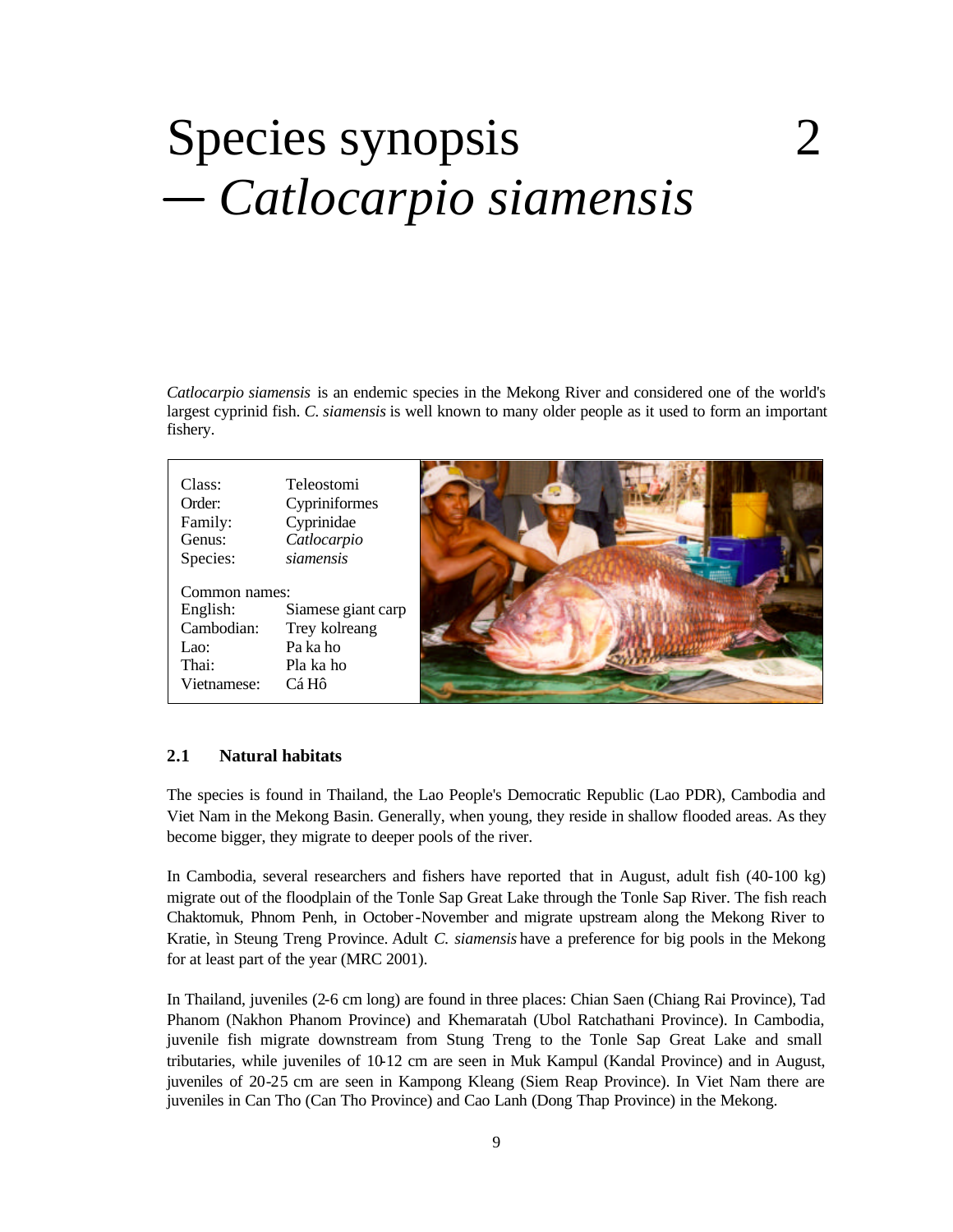#### **2.2 Natural food**

*C. siamensis* prefers to feed on algae, phytoplankton and the fruits of inundated terrestrial plants. Eung (1995) reported that *C. siamensis* will not feed if they are disturbed. In pond or cage, this fish also feeds on: dried fish, corn, soy beans, mung beans (e.g. *Vigna sesquipedalis*) and rice bran.

#### **2.3 Natural spawning season and spawning habitats**

The natural spawning ground of *C. siamensis* has not been reported clearly yet. However, Touch Seang Tana (personal communication 2001) claims, on the basis of recent research, that the spawning ground of *C. siamensis* is in deep pools of the Srepok River between Stung Treng, Mondolkiri and Ratanakiri Province. According to Eung (1995), the spawning season is in July and August.

#### **2.4 Age and size at first maturity**

In earthen ponds, *C. siamensis* will reach maturity at an age of seven years with a body weight of 9 kg (Sukumasavin 1996), while in the wild, the body weight of spawning fish can reach 60 kg. Generally, the female is bigger than the male, and during the spawning season, the females have abdomens that are more bulging than those of the males (Pinit Sihapitukgiant, personal communication 2000).

#### **2.5 Natural growth rate and maximum size**

In nature, fish can grow from 2 to 4 kg in eight months (Leelapatra *et al.* 2000). The maximum length is around 3 m, but more commonly about 1-2 m and 70-120 kg. Nadeesha (1994) reported that some people in Cambodia claim to have seen fish weighing more than 200 kg. Today, fish weighing more than 50 kg are rarely caught.

#### **2.6 Breeding**

#### *Brood stock care and maintenance*

In the past, breeding of *C. siamensis* was done by collecting mature fish from the wild. Sukumasavin (1996) reported that *C. siamensis* have matured in earthen ponds after seven years, at a weight of 9 kg. In brood stock ponds, fish weighing 5-20 kg can be stocked at a density of one fish/80-160m<sup>2</sup> (Sihapitukgiat 2000). Brood fish are fed at a rate of 2 percent of body weight daily, using pellets or formulated feed with 40 percent protein content (Meewan *et al.* 1994). Unakornsawat and Upakarat (1995) reported the use of water-sprinklers in the brood fish pond during the night for two months before inducing ovulation.

#### *Breeding techniques tried*

Leelapatra *et al.* (2000), reported that spawning of giant barb can be induced using hypophysation or gonadotropin hormone-releasing hormone analogue (GnRHA) and dopamine antagonist techniques.

#### *Breeding technique that has been successful*

A single injection of GnRHA, in combination with Domperidone and pituitary gland seems to be very effective for induced spawning of giant barb (Unakorsawat *et al.* 1990).

#### *Assessment of gonadal stage*

The external appearances of the female, such as a large, soft abdomen and swollen genital papilla, can be used to judge the stage of maturity. Males will release milt when pressed gently on the abdomen.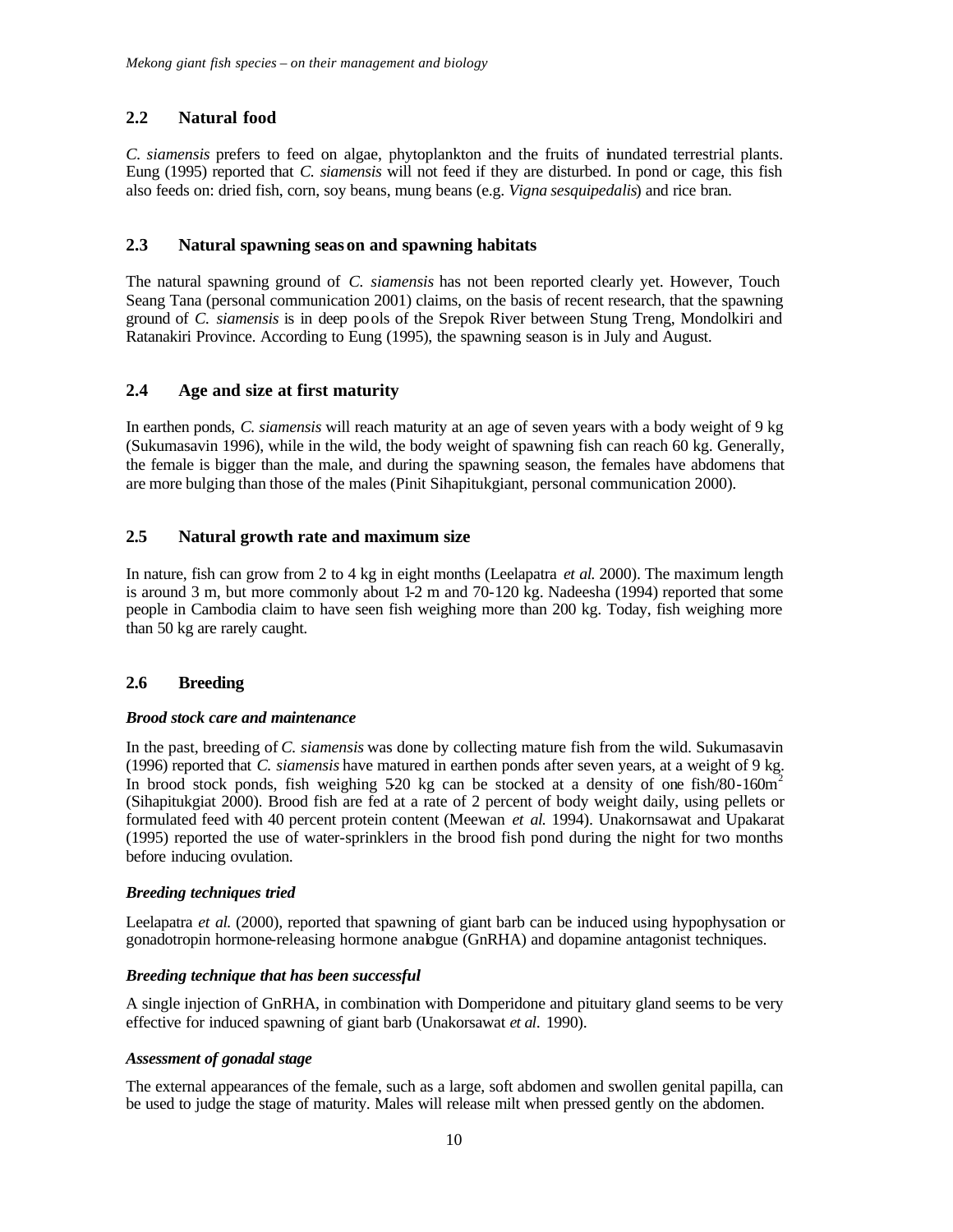#### *Induction of spawning*

Among the countries in the region, only Thailand has been successful in artificial breeding. To induce spawning of giant barb, pituitary gland extract (PG) and human chorionic gonadotrophin (HCG) have been used to inject brood stock at a dosage of 0.8-1.0 PG/fish + 100 IU HGC/kg and 1.8-2.0 PG/fish  $+200-500$  IU HGC/kg at 8 hr intervals; fish can be stripped 4-6 hrs after the second injection. Males are injected with PG once, at the time of the second injection of the female, at the dosage of 0.5-1.0 PG/fish.

#### *Type of eggs*

The eggs are light yellow to dark brown and semi-buoyant (Eung 1995), with an initial size of 1 mm. They swell to 3 mm after water absorption.

#### *Fecundity*

Fecundity depends on the size of the female. One female of 61 kg produced 11 million eggs, while another of 55 kg had about 5 million eggs.

#### *Egg incubation*

After fertilisation, the eggs hatch in 11-13 hrs, at a temperature of 28?-29? C (Nukulluk and Tangtrongpiros 1975), while Unakorsawat and Upakarat (1995) reported that the eg g could hatch in 20-21 hrs at the same temperature. The eggs can be hatched in a jar, a cement tank or in a hapa (net suspended in the water for rearing eggs and larvae) with high water flow rate or supplemental oxygenation.

#### *Size of larvae*

The size of the larvae at hatching is about 6 mm. After the yolk sac is absorbed, larvae are fed with milk of hard-boiled egg yolk for about three days and then transferred to the nursery.

#### *Fry nursing techniques*

The fry can be nursed in hapas erected in a pond, or nursed directly in the pond. Before stocking the fry, ponds are drained, dried out and sprinkled with lime at a rate of  $0.06 \text{ kg/m}^2$ . After 2-3 days, chicken or cattle manure is applied at a rate of 0.25-0.38/kg/m<sup>2</sup> (Leelapatra *et al.* 2000). The fertilised pond is then refilled with water to a level of about 0.5 m through a fine nylon net in order to prevent insects and wild fish from entering the pond. Adding urea and triplesuperphosphate at 35 g/m<sup>2</sup> enhances natural feed production.

Once the water in the nursery ponds turns green, the 3-5 day-old larvae can be stocked. The stocking density of larvae depends on the water quality and size at stocking. Leelapatra *et al.* (2000), claim that three day-old fry can be stocked at  $500-1000$  fry/m<sup>2</sup>, but Pinit Sihapitukgiant (personal communication 2000) reported stocking fry at only 30 fish/m<sup>2</sup>.

The larvae are fed with hard-boiled egg yolk for the first 4-5 days following stocking. Thereafter they are fed with fine rice bran or water fleas and a mixture of dry fish meal and rice bran. After 30 days the survival rate may be expected to be about 20 percent.

#### **2.7 Growth rate and culture system**

At a stocking density of 0.2 fish/ $m^2$  in earthen ponds, fish grew from 100 g to 700 g in the first year, and to 2 kg in the second year (Leelapatra *et al.* 2000). Nadeesha (1994) reported that *C. siamensis* cultured in southeast Cambodia, could grow from 0.4-0.6 kg to 2 kg in eight months. In Bati station, *C. siamensis* cultured in earthen ponds, grew from 25 g to 2 kg within one year. The growth rate of *C. siamensis* stocked in polyculture was low compared to other species and mortality was also very high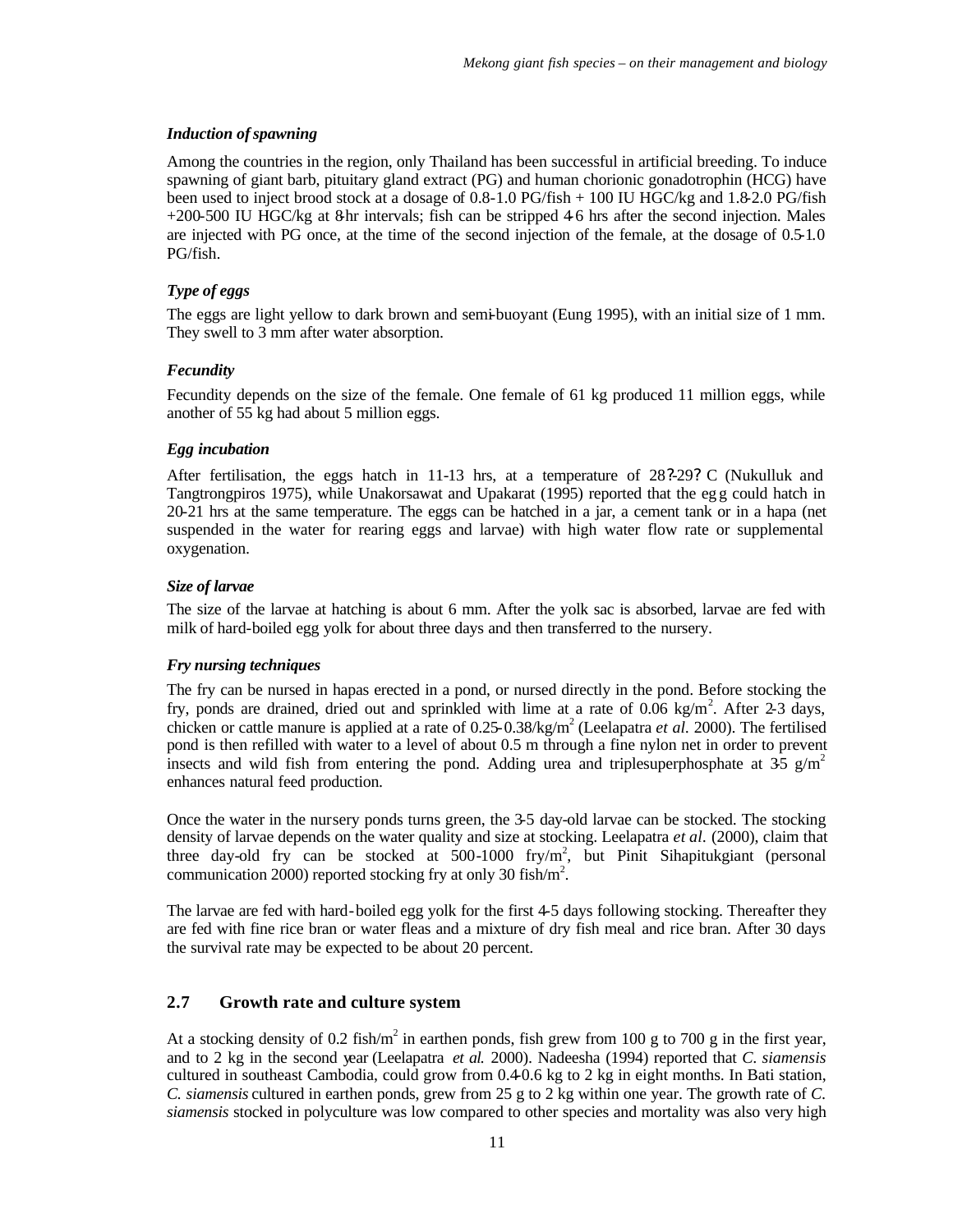(Nadeesha 1994). The food conversion ratio (FCR) of *C. siamensis* cultured in earthen ponds at a stocking density of 0.2 fish/ $m^2$ , ranged between 3.1 and 3.6 (Eung 1995).

#### **2.8 Constraints and concerns**

The main constraint in the breeding of giant barb is the source of spawners. In captivity, the fish need at least seven years to reach maturity, and therefore the artificial breeding is mainly dependant on wild brood fish. In Cambodia, the giant barb is rarely caught. The total catch of giant barb declined from 200 tonnes in 1964, to 50 fishes in 1980, and 10 fishes in 2000.

#### **2.9 Characteristics of environments supporting self-sustaining populations**

In Thailand, the giant barb has been introduced into the river, but there are no reports of recapture (Nadeesha 1994).

#### **2.10 Other information**

Artificial breeding of giant barb will be initiated in the near future at Bati station.

| <b>Date</b>     | Dai Unit       | Weight (kg) | Length $(m)$ | Price          | <b>Others</b> |
|-----------------|----------------|-------------|--------------|----------------|---------------|
| $07-Nov-00$     | 4D             | 40          |              | $6000$ riel/kg | Died          |
| $08-Nov-00$     | 5C             | 42          |              | $5500$ riel/kg | Died          |
| $08-Nov-00$     | 6D             | 28          |              | $4500$ riel/kg | Died          |
| $19-Nov-00$     | 2C             | 8           | 0.74         | \$127          | Released      |
| $19-Nov-00$     | 2D             | 50          | 1.34         | \$76           | Released      |
| $20-Nov-00$     | 2C             | 56          | 1.36         | \$86           | Released      |
| $20-Nov-00$     | Neam Fisheries | 55          | 1.25         | \$84           | Released      |
| $21-Nov-00$     | 2D             | 85          | 1.62         | $6000$ riel/kg | Released      |
| $23-Nov-00$     | 2D             | 40          |              |                | Died          |
| $28-Nov-00$     | Neam Fisheries | 120         |              |                | Died          |
| $03$ -Dec $-00$ | 4C             | 116         |              |                | Died          |
| $12$ -Dec $-00$ | 2D             | 50          |              |                | Died          |

**Table 2.** Mekong giant barb caught in the Cambodian *dai* fishery, October-December, 2000

*Source:* Hozan *et al*. (2000)

**Table 3.** The number and weight of giant fishes held at research stations, Cambodia

| <b>Stations</b>       | <b>Species</b>        | Weight (kg) | <b>Number</b> |
|-----------------------|-----------------------|-------------|---------------|
| Bati station          | Pangasianodon gigas   | $15 - 20$   | 21            |
|                       | Catlocarpio siamensis | $3 - 10$    | 25            |
| <b>Chrang Chamres</b> | Pangasianodon gigas   | $10 - 20$   | 20            |
|                       | Catlocarpio siamensis | $10 - 20$   | 20            |
| <b>SAO</b> station    | Catlocarpio siamensis | 5           | 6             |
|                       | Probarbus spp         | $1 - 2$     | 6             |

*Source:* Ngan Heng, Kat Sokhan and Bun Hay Chheng (personal communication 2001)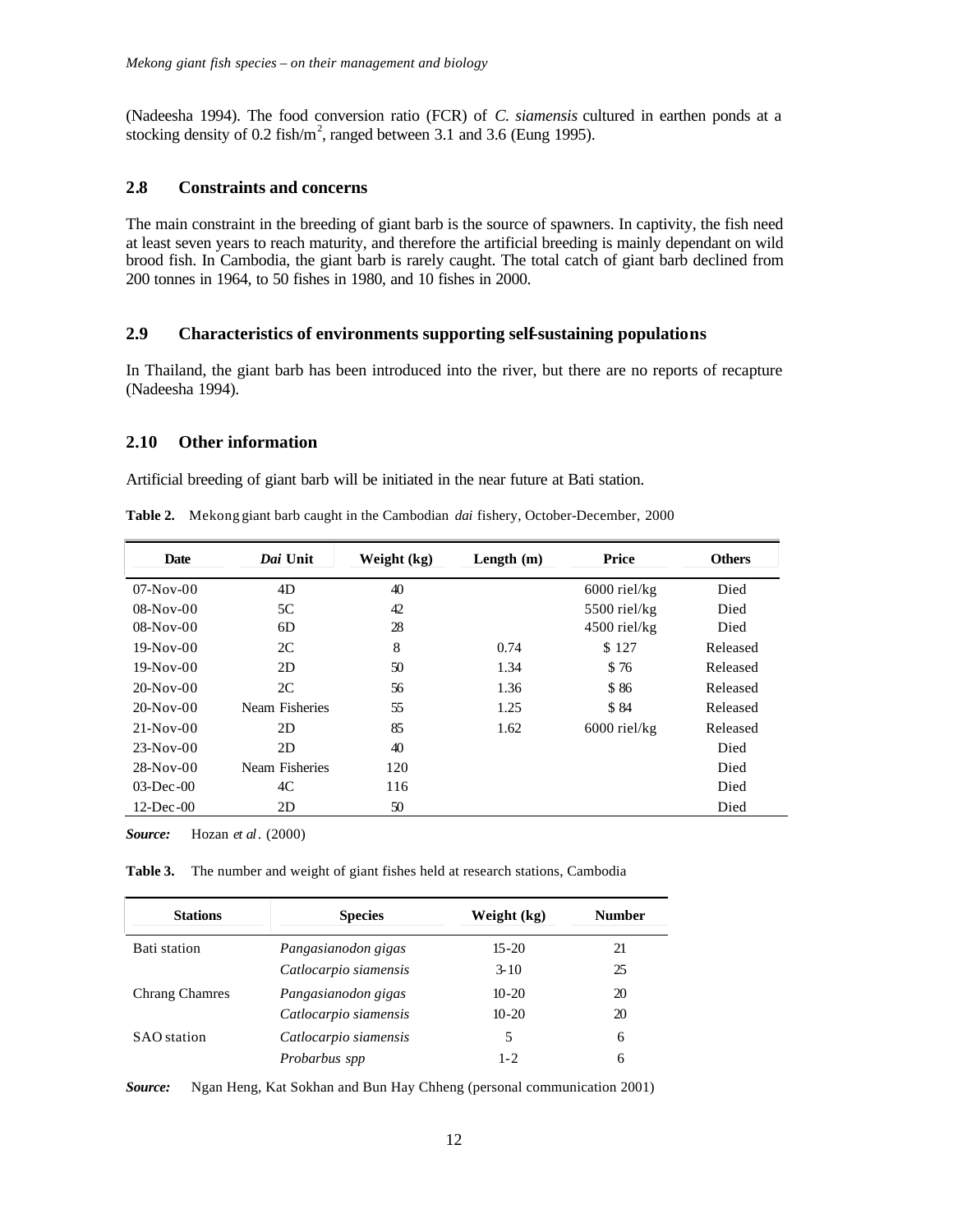## Species synopsis 3  *Pangasianodon gigas*

The Mekong giant catfish (*Pangasianodon* (*Pangasius*) *gigas* Chevey 1930) is one of largest freshwater fish in the world, measuring up to 3 m in length and weighing in excess of 300 kg. It is endemic to the Mekong basin.

The vernacular name "Pla Buk" has been known to the Thai and Lao people since time immemorial. The word "Buk" may be derived from "Huk", a term meaning big to the Mekong riparian communities. The English common name, "Mekong giant catfish" also indicates the largeness of its body size.

| Class:        | <b>Teleostomi</b>    |  |
|---------------|----------------------|--|
| Order:        | <b>Siluriformes</b>  |  |
| Family:       | Pangasiidae          |  |
| Genus:        | Pangasianodon        |  |
| Species:      | gigas                |  |
|               |                      |  |
| Common names: |                      |  |
| English:      | Mekong giant catfish |  |
| Cambodian:    | Trey reách           |  |
| Lao:          | Pla boek             |  |
| Thai:         | Pla buk              |  |
| Vietnamese:   | Cá tra daù           |  |
|               |                      |  |

Taxonomically, the Mekong giant catfish is *Pangasianodon gigas*. It was proposed to change its genus from *Pangasianodon* to *Pangasius* (Vidthayanon 1993), although Rainboth (1996) maintains *Pangasianodon*. The major characteristic that distinguishes the Mekong giant catfish from other members of genus *Pangasius* is the lack of jaw and vomer dentition.

Diagnosis: The eye situated below the level of the mouth corner in adults; mouth terminal, with a prominent lower jaw; teeth and gill rakers absent in fish larger than 500 mm standard length (SL). The upper limb of gill arches  $1/15-1/12$  is shorter than the lower. The pelvic fin ray count is 8-9. A singlechambered swim bladder runs along the abdominal cavity.

Description: The body is robust, the snout truncated or round, and the head equal to 14.3-21 percent SL. The body colour is silvery grey dorsally and pale ventrally. The juvenile body colour is dusky dorsally, and silvery ventrally with two lateral dark stripes.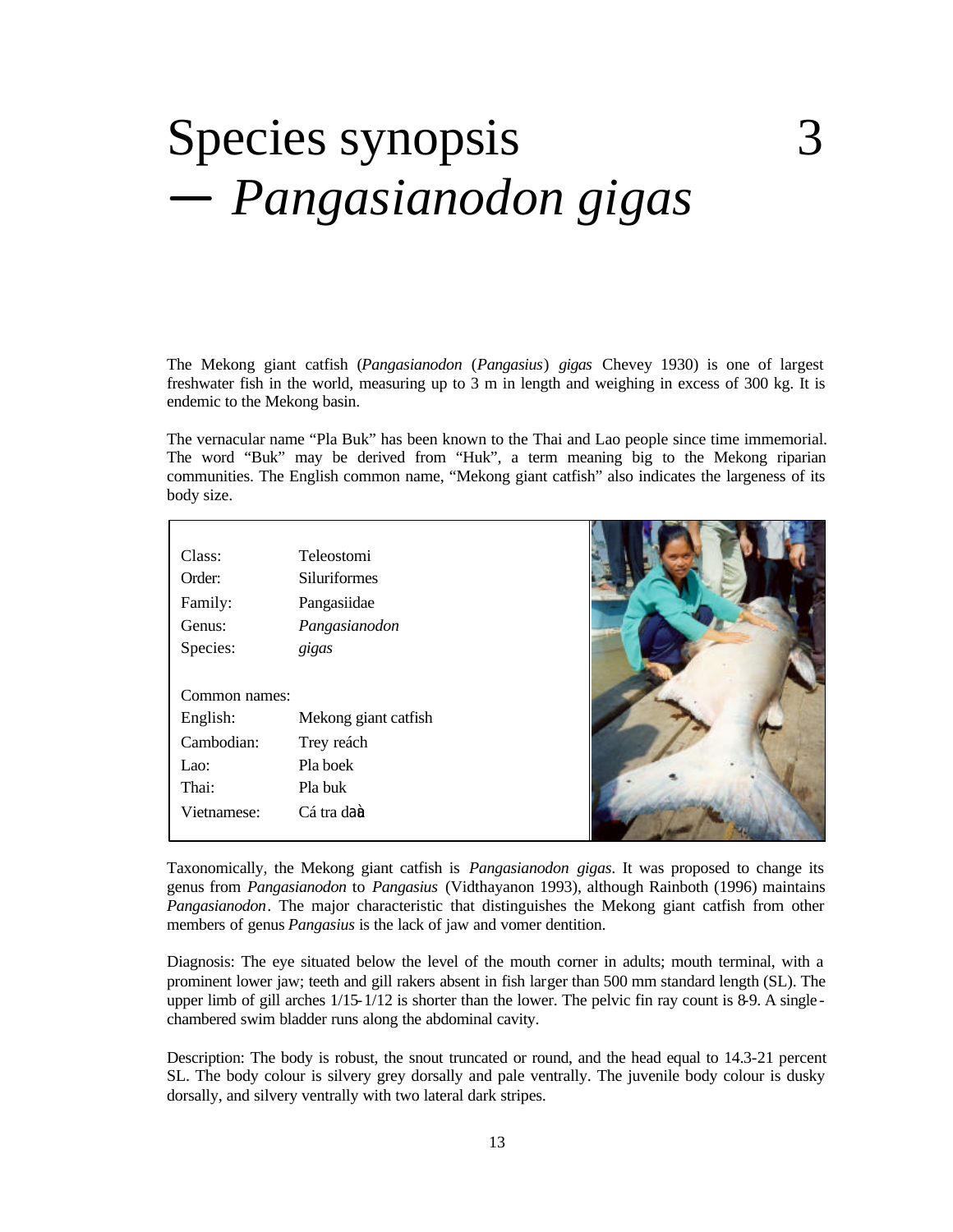#### **3.1 Natural habitats**

The Mekong giant catfish is a freshwater fish, and has not been caught in the brackish water estuary of the Mekong River. The known habitat of this species is the main stream where the water depth is 10 m or more. The fish particularly prefers rocky or gravel substrate, and sometimes underwater caves.

#### **3.2 Natural food**

After the yolk sac has been absorbed, the hatchlings are fed zooplankton (*Cyclops*, *Moina*, *Daphnia)* for two weeks. The fry are cannibalistic (Pholprasith 1983).

When the fish is one year old, it shifts feeding mode and becomes herbivorous (Pookaswan 1969; Jensen 1997a and 1997b). Adults feed on filamentous algae, but probably also ingest insect larvae and periphyton. The lack of dentition on the jaws and vomer area has led fishery biologists to believe that the fish feeds on algae growing on submerged rocky substrates (Pholprasith 1983).

#### **3.3 Natural spawning season and spawning habitats**

The natural spawning season of Mekong giant catfish is from late April to mid-May. The locations of the spawning grounds of the Mekong giant catfish are poorly known. One well-known spawning site is in the mainstream of the Mekong River northward from Chiang Khong in northern Thailand (Pholprasith and Tavarutmaneegul 1997), where mature specimens have been caught annually during the spawning season (Figure 1).

Durand (1940) collected juveniles in the lower Mekong in Cambodia, including a 125 mm specimen from Bac-Lieu; two specimens of 150-185 mm from Kompong Cham; one specimen of 285 mm from Chau-Doc; one specimen of 420 mm from Peam Chikang; and one of 450 mm from the Tonle Sap. The specimens were all caught in 1937-38, and are the smallest naturally-occurring specimens recorded.

Thongsaga and Pholprasith (1991) reported that local fishers saw mating behaviour in the spawning grounds at Chiang Khong (above Khone Falls) and the Tonle Sap Great Lake (below Khone Falls).



**Figure 1.** Number of giant catfish caught at Chiang Khong District, Chiang Rai Province, Thailand.

*Source:*Pholprasith and Tavarutmaneegul 1997.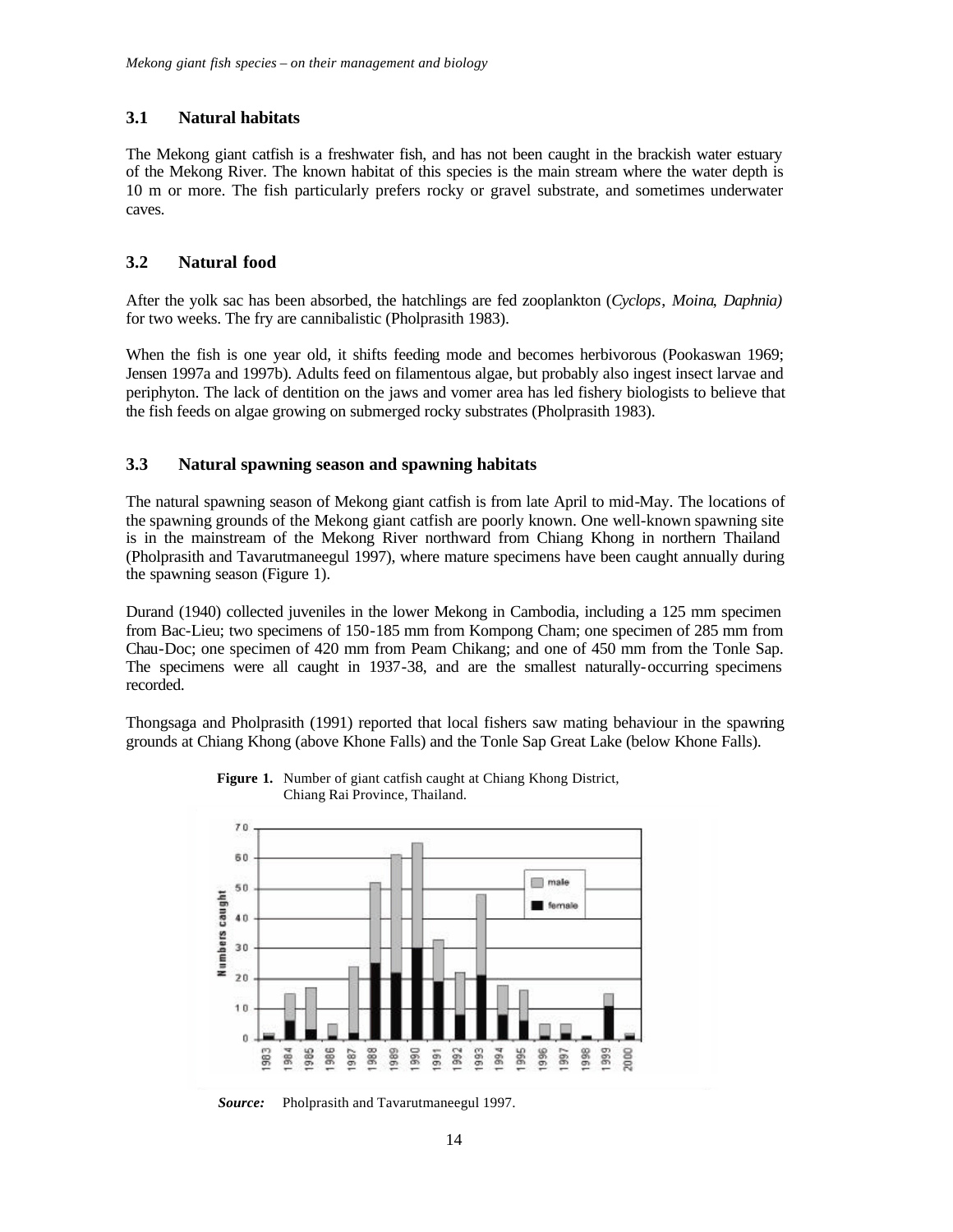#### **3.4 Age and size at first maturity**

The wild spawners that were caught in the Mekong River near Chiang Rai Province between 1984 and 1990, were estimated to be 6-8 years old, and with a body weight of 150-250 kg. (Pholprasith and Tavarutmaneegul 1997). Mature females are larger than the males. Phayao Inland Fisheries Station (Phayao IFS, 2000), Thailand, reported that *P. gigas* that had been cultured from the juvenile stage in earthen ponds finally reached maturity after 15 years, at a body weight of 40-50 kg and a body length of about 160 cm. The fish were induced to spawn, but the embryos failed to develop beyond the somite stage.

#### **3.5 Natural growth rate and maximum size**

The Mekong giant catfish is one of the fastest growing freshwater fish species in the world. The maximum recorded size of the Mekong giant catfish is 300 kg and 3 m in length (Smith 1945).

A Mekong giant catfish (230 cm and 135 kg) was caught at Nong Khai in November 1967. Measurements of annuli in the dorsal spine and the fifth vertebral centra of this fish indicated that it was six years old and that it grew slowly in the first year, faster in the second, and fastest in the third year. Thereafter, it grew more slowly (Pookaswan 1969). In natural habitats, it is reported to grow to 150-200 kg in 3-5 years, or 20-30 kg/year (Vidthayanon 1993). In captivity, fry averaging 13 cm and 17 g grew to an average of 40 cm and 620 g in only four months. This was a 400 percent increase in weight (Roberts and Vidthayanon 1991).

Length/weight relationships are described by the following equations (Pholprasith 1995):

Male:  $W = 1.54217L^{1.49797}$ Female:  $W = 0.69364L^{1.62173}$ Male and female (sex combined):  $W = 1.10196L^{1.54835}$ 

The Mekong giant catfish was released into reservoirs in Thailand. Data on recapture indicate that they could grow up to 100 kg (Pholprasith and Tavarutmaneegul 1997). However, there is no report on the age of the fish.

#### **3.6 Breeding**

#### *Brood stock care and maintenance*

At present, induced breeding of the Mekong giant catfish relies mainly on wild spawners caught in the Mekong River near Chiang Rai in northern Thailand.

#### *Breeding techniques tried*

In May 1983, the first successful artificial breeding of wild Mekong giant catfish adults caught in the Mekong River near Chiang Rai produced some 200,000 fry, but the survival rate was very poor (Roberts and Vidthayanon 1991).

New ways to propagate the species have been tried in Thailand under the Mekong giant catfish artificial breeding programme. However, very few individuals are available from the natural environment each year.

Using cryopreservation, spermatozoa of Mekong giant catfish males were successfully preserved in liquid nitrogen, retaining fertilising capacity for up to 3-4 months, with a fertilisation rate of around 65 percent (controls: 73 percent) (Mongkonpunya *et al*. 1995).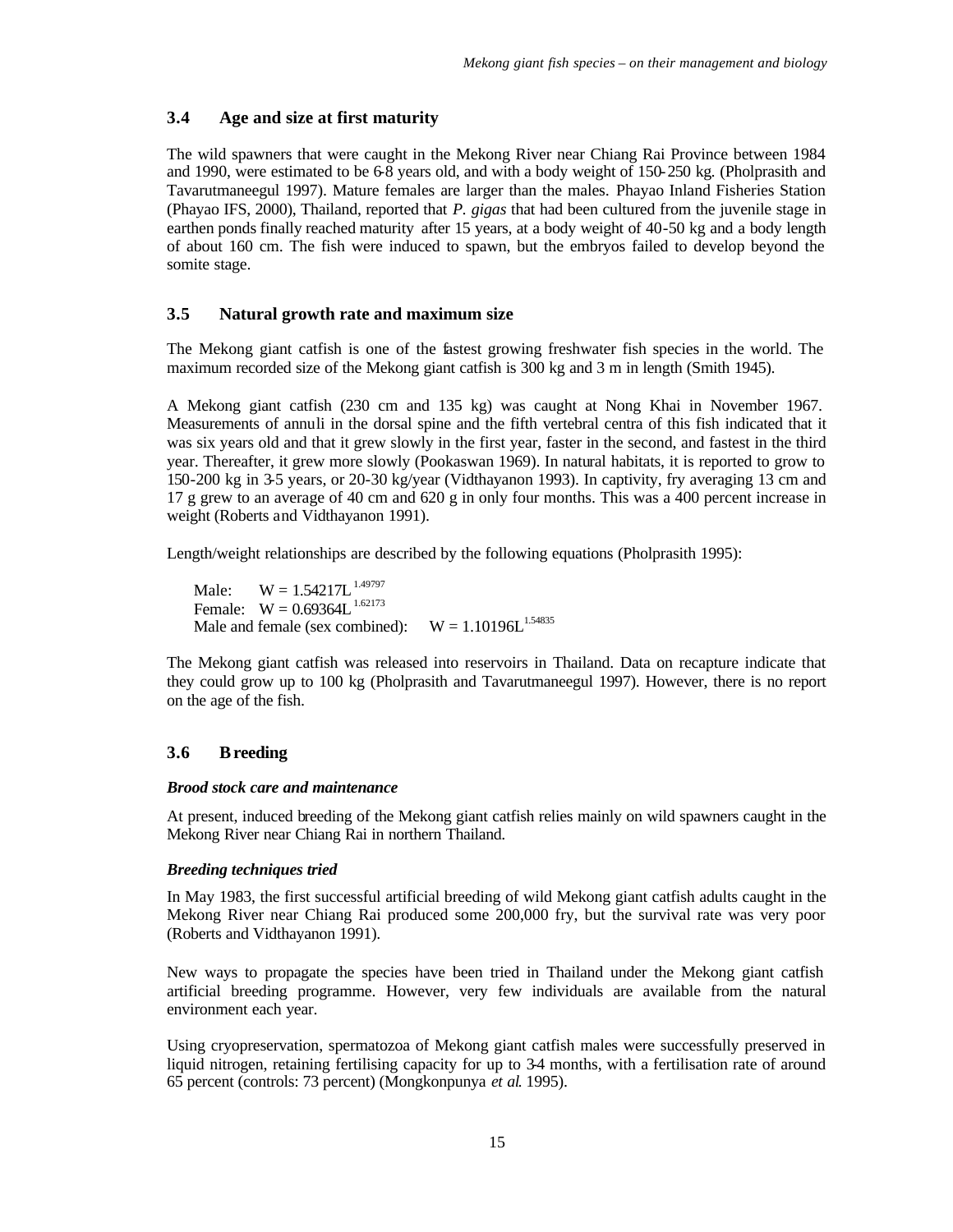After 18 months, the fertilisation rate was 67.7  $\pm$  7.1, while controls were 79.0  $\pm$  1.4 percent (Pholprasith 1995).

#### *Breeding techniques which have been successful*

The Thai Fisheries Department has had a project for breeding the Mekong giant catfish since 1981. The first successful artificial breeding of wild spawners caught in the Mekong River was reported in 1983. Since then, successful breeding has been achieve d every year, except in 1986 and 1998. Initially, hypophysation techniques were used. Since 1992, GnRHa (gonadotropin hormone-releasing hormone analogue) and Domperidone (dopamine antagonist) have been used successfully. The first successful breeding using captive broodstock was carried out in 2001, at Phayao Inland Fisheries Station, Thailand. The broodstock was from the 1984 spawning season. The female and male that were induced to spawn weighed 54 and 35 kg, respectively (Phayao IFS 2001).

#### *Assessment of the gonadal stage*

External appearance cannot be used to judge the gonadal stage. Size and colour of eggs and position of nucleus (germinal vesicle) obtained by cannulation has been used effectively. Fish that have uniform size of eggs of yellow-brown colo ur, or that have 40 percent of eggs at the germinal vesicle migration stage, have been used for induced spawning.

#### **Hypophysation**

The Mekong giant catfish can be induced to spawn using the hypophysation method. Pituitary glands (PG) of common carp, rohu, striped catfish or Chinese carp may be used either fresh or in acetone-preserved form. Pholprasith (1983) reported that three intraperitoneal injections of PG at dosages of 0.4, 1.4, and 0.5/fish, at 8-hr intervals, induced spawning in wild broodstock. The second and third injection was given 6.12 and 5-10 hrs after the first and second injections, respectively. Fish can be stripped 5-11 hrs after the third injection.

Kuchareonpisarn *et al.* (1985) used two injections of PG and HCG to induce wild Mekong giant catfish to spawn. The fish were injected with PG at the dosage of 0.7/fish, and HCG at the concentration of 1,000 IU/kg for the first injection. After 9-10 hrs, a mixture of PG at 2.4-2.5/fish, and HCG at the concentration of 3,500-4,000 IU/kg, was injected. The fish was stripped 11-12 hrs after the second injection.

#### **Gonadotropin-releasing hormone analogues and dopamine antagonist**

GnRHa, in combination with dopamine antagonist, has been used to induce the Mekong giant catfish to spawn since 1988. This method has proven to be very effective and reliable. Ovaprim (20 mg/ml D-Arg6, Trp7, Leu8, Pro9 Net-salmon GnRHa, in combination with 10 mg/ml Domperidone) and Buserelin are GnRHas that have been used to induce spawning of the Mekong giant catfish. Domperidone is the only dopamine antagonist that has been used in combination with GnRHa. The most effective dosage is 10 mg/kg of Buserelin, in combination with 10 mg/kg Domperidone for the first injection, and 20 mg/kg Buserelin in combination with 10 mg/kg Domperidone at a 9 hr interval. Fish can be stripped 12-25 hrs after the second injection (Pholprasith and Tavarutmaneegul 1997).

#### *Type of eggs*

Adhesive eggs, yellowish in colour with a diameter of 1.7 mm.

#### *Fecundity*

The fecundity of females of 1.5-2.0 m SL, is about 500,000-2,000,000 eggs (Vidthayanon 1993). A 178-kg female was found to have 13.5 kg of eggs. Each kg contained 800,000 eggs (Pholprasith and Tavarutmaneegul 1997).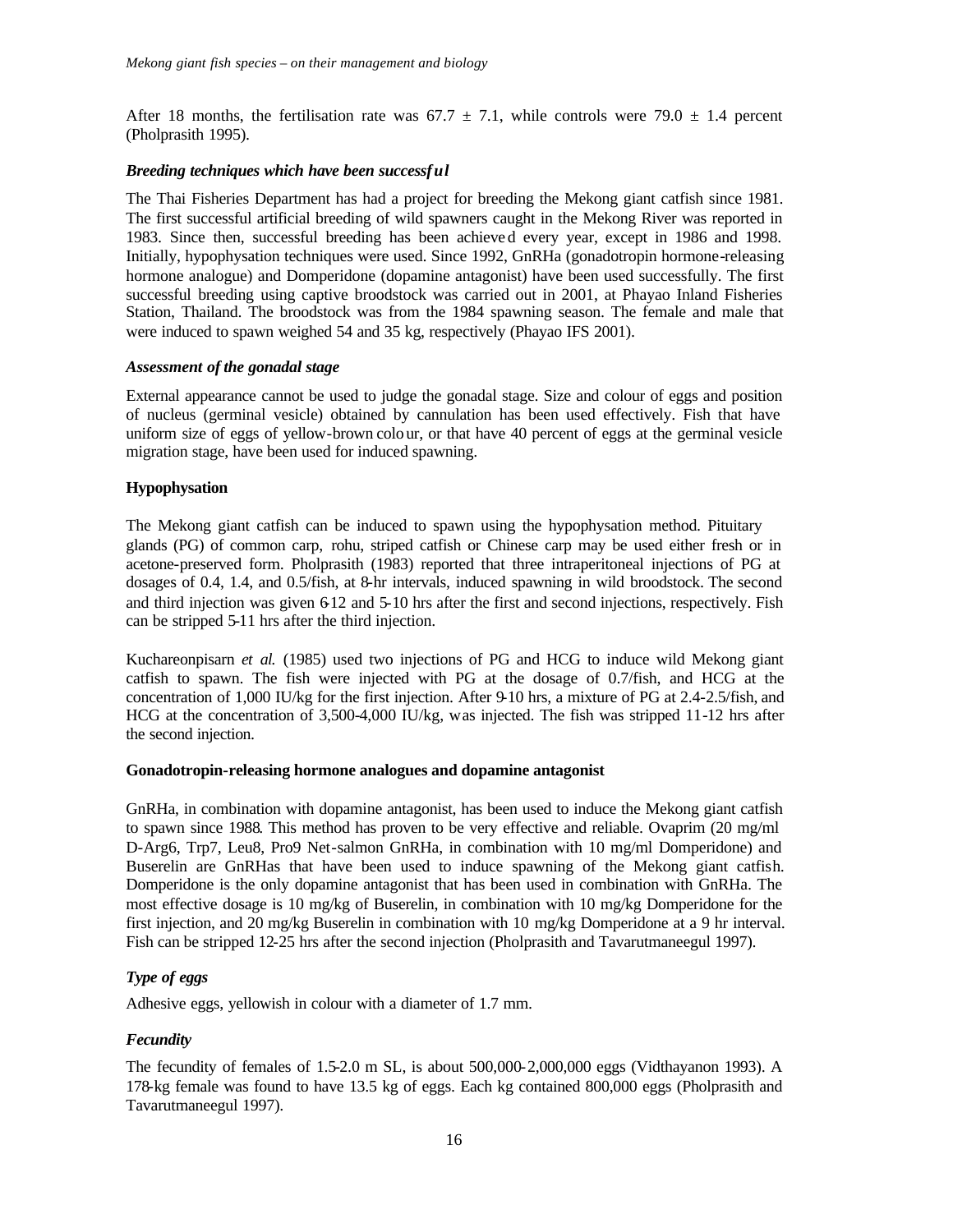#### *Egg incubation*

The egg of the Mekong giant catfish is of the adhesive type. Two incubation methods have been used:

- $\epsilon$  Fertilised eggs are washed with water until they start to stick, and then spread onto a nest made of plastic branches and allowed to stick on the branches.
- $\epsilon$  Fertilised eggs are treated to remove the sticky layer on the egg surface. Then, eggs are incubated, as semi-buoyant eggs, in containers such as hapas or Weis jars, which are aerated with airflow or running water.

#### *Size of larvae*

At 25º C, hatching occurs 42 hours after fertilisation (Pholprasith and Tavarutmaneegul 1997). The newly-hatched larvae are 3.8 mm long. At two days, they are 8.45 mm, at seven days 13.4 mm, and at eleven days, they are 28 mm (Roberts and Vidthayanon 1991).

#### *Fry-nursing techniques*

The fry of Mekong giant catfish can be nursed in cement tanks or earthen ponds.

Cement tanks are suitable for nursing the hatchlings of the Mekong giant catfish up to day seven. The tank can be either rectangular or circular in shape. Stocking density is around  $4,000$  fry/m<sup>2</sup>. Running water and aeration should be supplied at all times. To prevent cannibalism, live feed (*Moina*) must be given 6-8 times per day at a rate of 60 g of wet weight per 5,000 fry/day. However, the expected survival rate for nursing in cement tanks is only 3-6 percent.

Earthen nurser y ponds are usually around 800- 1,600 m<sup>2</sup>. The pond must be limed and dried for three days. Cow or pig manure is used as fertiliser at the rate of  $250g/m^2$  Stocking density is around  $18-20$  fry/m<sup>2</sup> for 5-6 day-old fry. During the first three days, only *Moina* is given at 2 kg wet weight/800 m<sup>2</sup> pond. On the 4th day, *Moina* is reduced to 1 kg/day/pond, and trash fish are fed every 6 hrs at the rate of  $0.6g/m^2$  pond. On the seventh day, trash fish are replaced by 27 percent protein powder feed and *Moina* is reduced to 1 kg every three days. The survival rate of fry ranges from 35-77 percent in earthen ponds.

#### **3.7 Growth and culture system**

Mekong giant catfish can grew to 3 kg in the first year, and to 8 kg in the second year when 125 fish were stocked in  $1,000 \text{ m}^2$  earthen ponds (Pholprasith and Tavarutmaneegul 1997).

In net pens, with a stocking density of one fish per  $0.\overline{5}$  m<sup>2</sup>, they can grow up to 1.3 kg within seven months (Pholprasith *et al.* 1992).





Drawn by A. Termvichakorn.(Roberts and Vidthayanon 1991).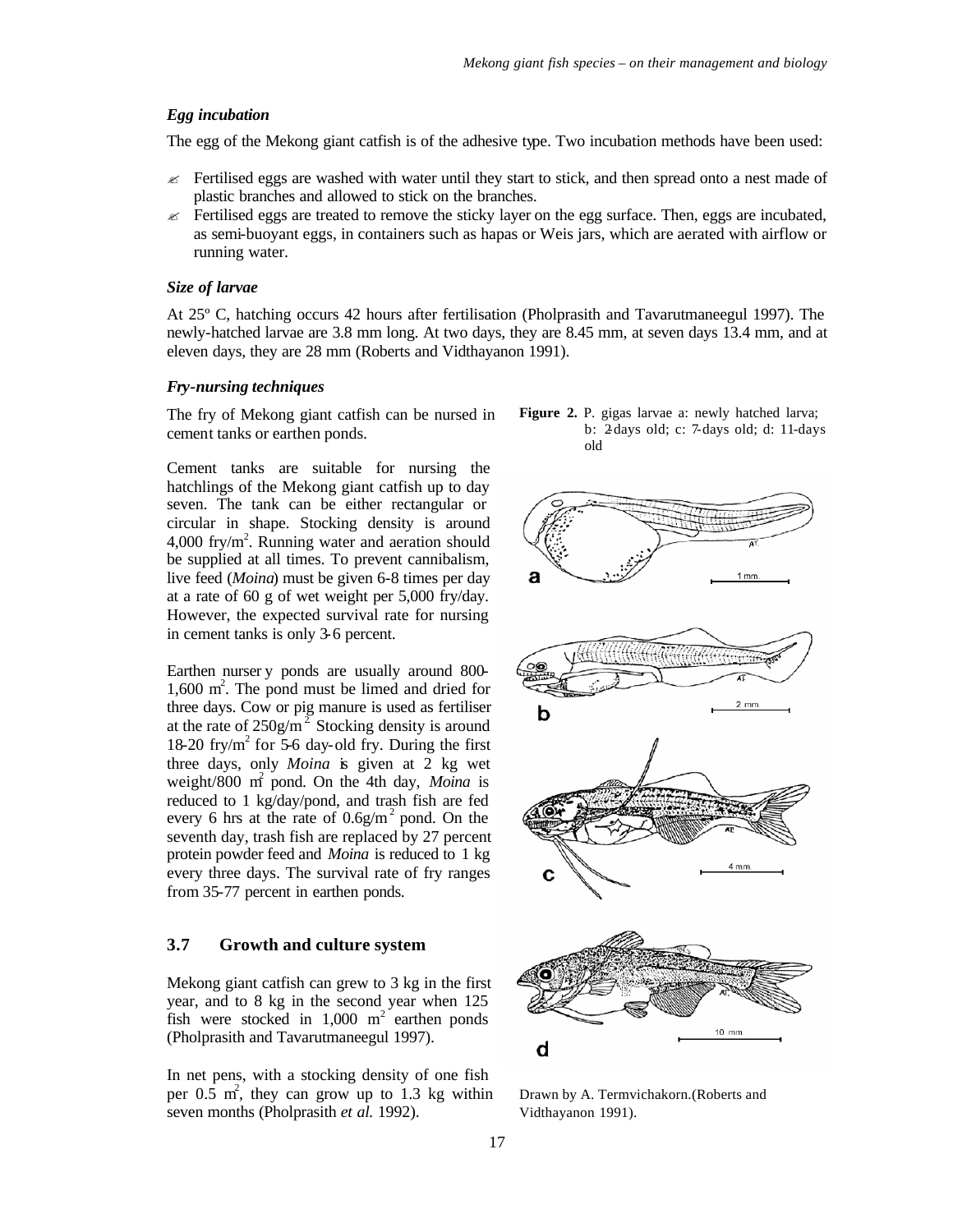In culture experiments in 1000  $m^2$  earthen ponds at Chiang Rai Inland Fisheries Station, fish fed on 20, 25 or 30 percent protein diets grew to 3.93 kg within a year. The final body weight of fish cultured for 29.5 months was 9.96-10.61 kg (Pholprasith *et al.* 1992).

The average growth rates (Pholprasith 1995):

- $\approx$  Fed on 20 percent protein diet = 433.50g/month.
- $\le$  Fed on 25 percent protein diet = 456.83g/month.
- $\le$  Fed on 30 percent protein diet = 459.66g/month.

#### **3.8 Constraints and concerns**

The main constraint in breeding of the Mekong giant catfish is the source of the spawner. At present, induced spawning of the Mekong giant catfish relies on the availability of wild spawners, and the number of the spawners that are caught each year is declining rapidly. In 1998, no mature females were caught. It is very important to determine how to obtain maturity in captivity.

Recently, giant catfish that have been reared in captivity (Phayao IFS, 2000) and introduced into reservoirs throughout Thailand, have shown signs of maturity. There is an urgent need to study the technique for induced spawning of these fish in order to replace the wild spawners from the Mekong River.

#### **3.9 Characteristics of environments supporting self-sustaining populations**

Recently, Mekong giant catfish have been released into rivers and reservoirs throughout Thailand and Cambodia. There are reports of the Mekong giant catfish being caught in reservoirs every year, with body weights exceeding 100 kg. This indicates that the Mekong giant catfish can grow to their normal size in reservoirs. However, to date none of the fish caught in the reservoirs had mature gonads.

#### **3.10 Other information**

The giant catfish is a flagship species that highlights the need to protect threatened species and limit habitat loss. The giant catfish is also a potentially valuable aquaculture and commercial aquarium/zoo species. Even so, the wild populations of Mekong giant catfish are declining rapidly and the species may go extinct in the near future (Hogan 1998).

In Cambodia, the Mekong giant catfish in an incidental catch of the Tonle Sap River bagnet fishery (Hogan *et al.* in press). According to local fishermen, a few giant catfish are caught each year. In 1999, 2000 and 2001 four fish, eleven fish and seven fish respectively, were caught, including two fish in 2001 that weighed less than 20 kg (Zeb Hogan, personal communication, 18 March 2002).

Beginning in 2000, a buy and release project was established in Cambodia to study and protect wild Mekong giant catfish (Hogan *et al*. in press). In the short term, the release of wild fish may decrease the probability of extinction of the species. In the long term, tagging and genetic studies can be used to define migratory pathways and population genetic structure, as well as help safeguard wild populations from unintentional introgression with genetically homogenous cultured stock (Hogan *et al*. in press).

Ultimately, the management and protection of this important species must involve a coordinated conservation effort between all countries of the Mekong River basin, since the giant catfish occurs in Cambodia, Thailand, Lao PDR, and perhaps China and Viet Nam (Hogan *et al*. in press).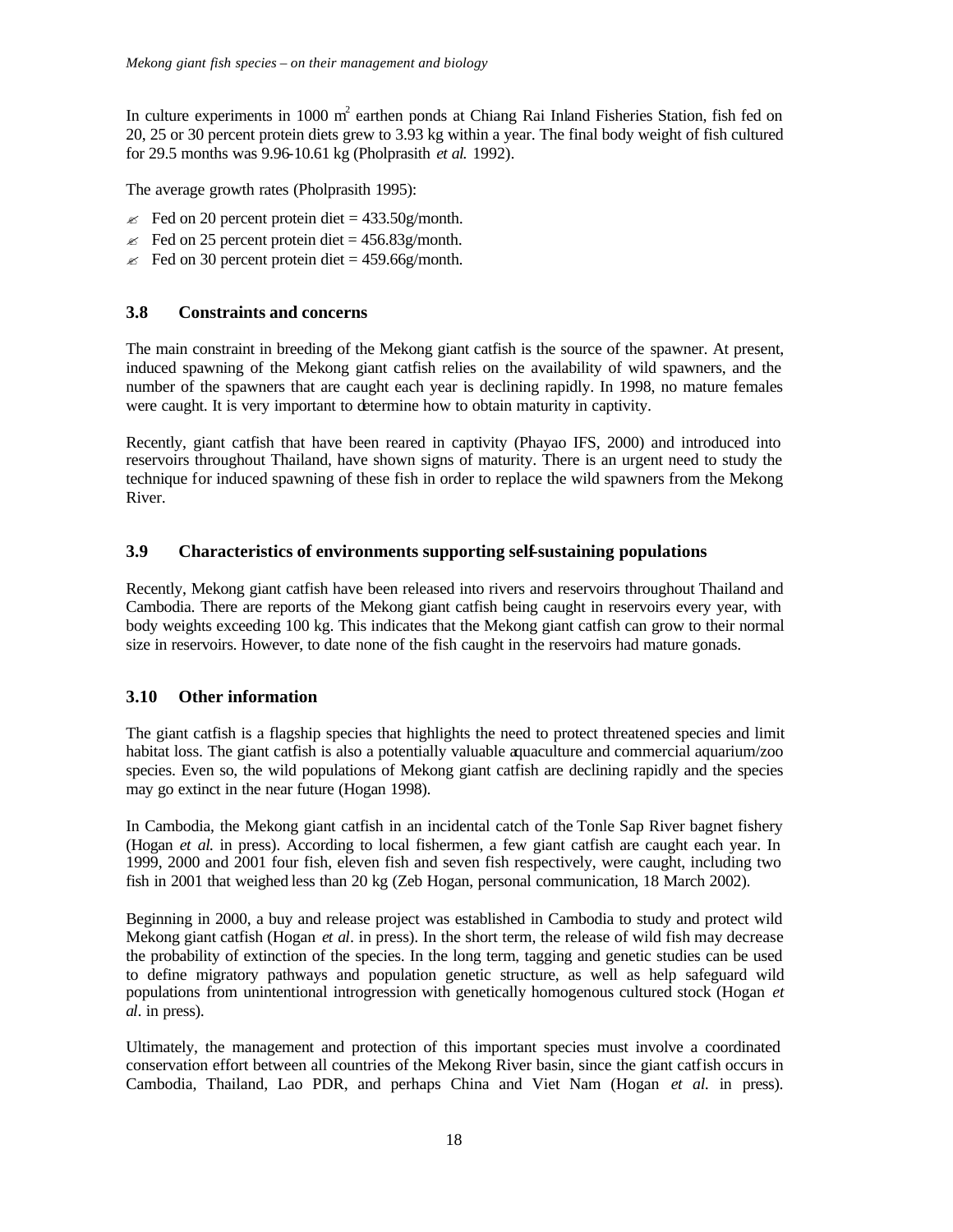# Species synopsis  *Probarbus jullieni*

| Class:               | Teleostomi                             |
|----------------------|----------------------------------------|
| Order:               | Cypriniformes                          |
| Family:              | Cyprinidae                             |
| Genus:               | Probarbus                              |
| Species:             | jullieni                               |
|                      |                                        |
| Common names:        |                                        |
| English:             | Jullien's golden carp, seven-line barb |
| Cambodian:           | Trey trawsak                           |
| Lao:                 | Pa ern                                 |
| Thai:<br>Vietnamese: | Pla yi sok<br>Cá trà sóc               |



Roberts (1992) reports that there are two other species of *Probarbus* in the Mekong River i.e., *P. labeamajor* and *P. labeaminor*. Both are endemic to the Mekong Basin (Rainboth 1996). In Thailand, there is very little information about *P. labeamajor* and *P. labeaminor*.

#### **4.1 Natural habitats**

*P. jullieni* is a riverine species found in Thailand, Cambodia and Malaysia . It prefers deep, clear water with sand or gravel substrate and abundant mollusc populations. In Thailand, the fish is reported from the Chao Phraya River, the Pasak River, the Mae Klong River, the Kwai Noi River, the Sei Yok River and the Mekong River. Natural populations appear to have been eliminated from several of the Thai rivers. Dams, weirs and barrages are a particular threat to this migratory species. It is no longer seen in large numbers, and listed as "Endangered" on the IUCN Red List. *P. labeamajor* and *P. labeaminor* are listed as Data Deficient" (Table 1).

At present, it is not known whether the fish that occur in the Mekong River and the Mae Klong River are genetically the same or not. Although techniques for determining the genetic relationship between fish populations are available, the fact that stocks of *P. jullieni* have been transferred from the Mekong River to the Mae Klong River and its tributaries, may make it difficult to conclude on this issue.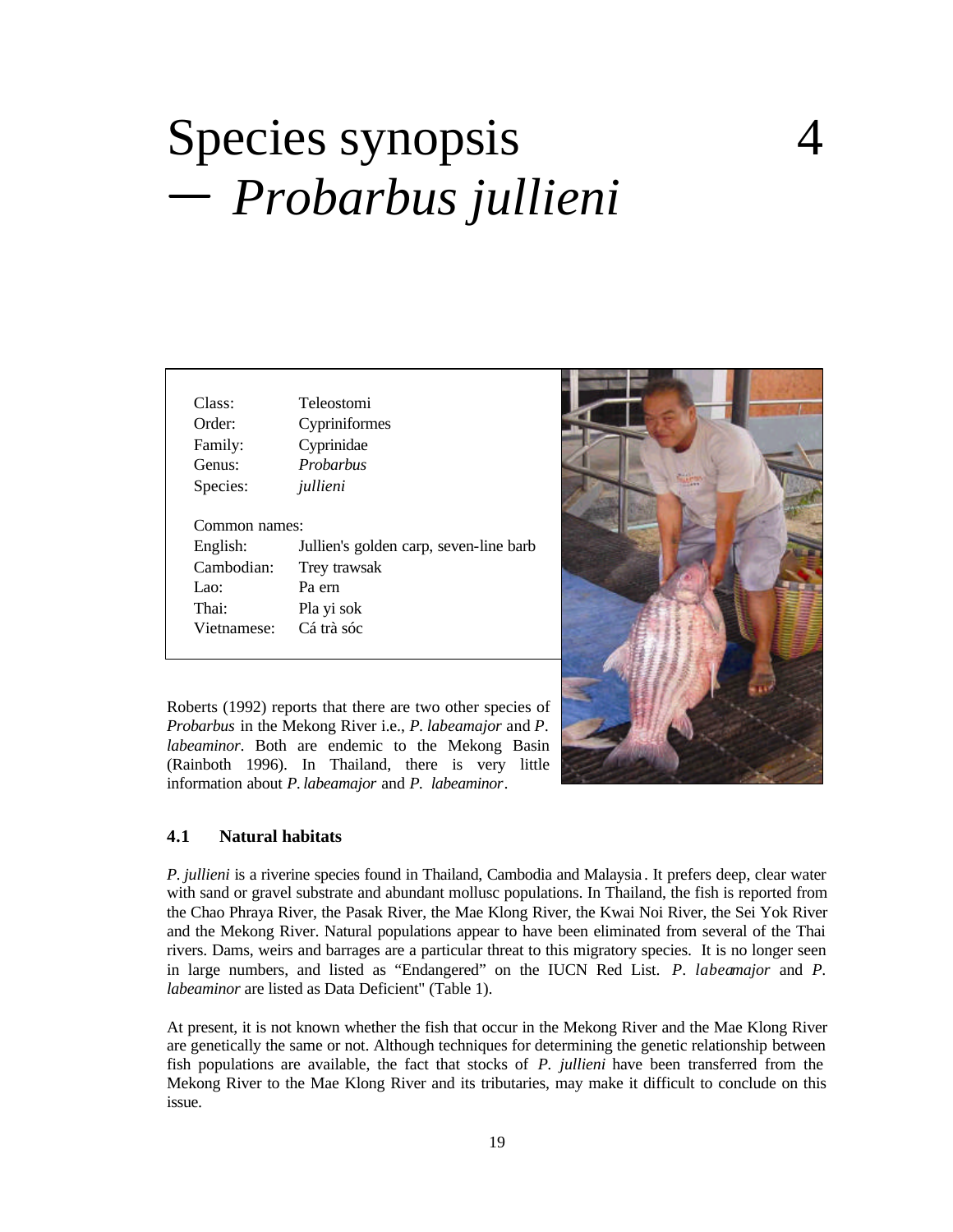#### **4.2 Natural food**

The Jullien carp has a superior-oblique and protractile mouth, with pharyngeal teeth. It is a night-time feeder that consumes aquatic weeds, small molluscs and crabs, aquatic insect larvae and zooplankton. Amatyakul *et al.* (1995) reported on an 80 cm fish with the stomach full of bivalves and concluded that the fish is an omnivore, with a preference for molluscs.

#### **4.3 Natural spawning season and spawning habitat**

The spawning season of the fish in the Kwai Noi River is from December to January; while in the Mekong River, the fish spawn from December to March (Amatyakul *et al.* 1995). The spawning ground has a depth of 0.5-2.0 m, with flowing water and stone or gravel substrate. The spawning grounds of the fish in the Kwai Noi River were south of the Sei Yok Yai waterfall at Ban Yang Ta, Ban Wong Pra, Ban Ta Poo, Ban Pra Lom, Ban Kao, Ban Ta Kilen, Ban Loom Suom and Ban Wong Po in Sei Yok district (Amatyakul *et al.* 1995). However, these areas have been changed due to the construction of Kao Laem reservoir.

In the Mekong River, the main spawning ground of the fish is in Nong Khai Province (Figure 3). However, recently two new spawning grounds were identified in Loei and Mukdahan Provinces. Details of the spawning grounds, and the number of spawners caught are shown in Table 4. The catch sites in Loei and Mukdahan have been reported since 2000. In the year 2000 spawning season, the main spawning ground was in Mukdahan, while in 2001, the main spawning ground was in Chiang Khan, Loei. It is thought that changes in the direction of the current causes a change in the spawning habitat, i.e. the current can change the bottom substrate from gravel to sand, which is not suitable for spawning, so the fish change to a new spawning ground. Also, it is believed that if fishing with explosives occurs in an area, the fish will not return to spawn there again.

The Thai Department of Fisheries has carried out induced breeding of wild broodstock since 1974. Fry have been introduced to many reservoirs such as Ubolratana, Lampao, Bhumipon, Sirikit, and Srinakarin (Amatyakul *et al.* 1995).





*Source:* Nong Khai Inland Fisheries Station, personal communication, 2001.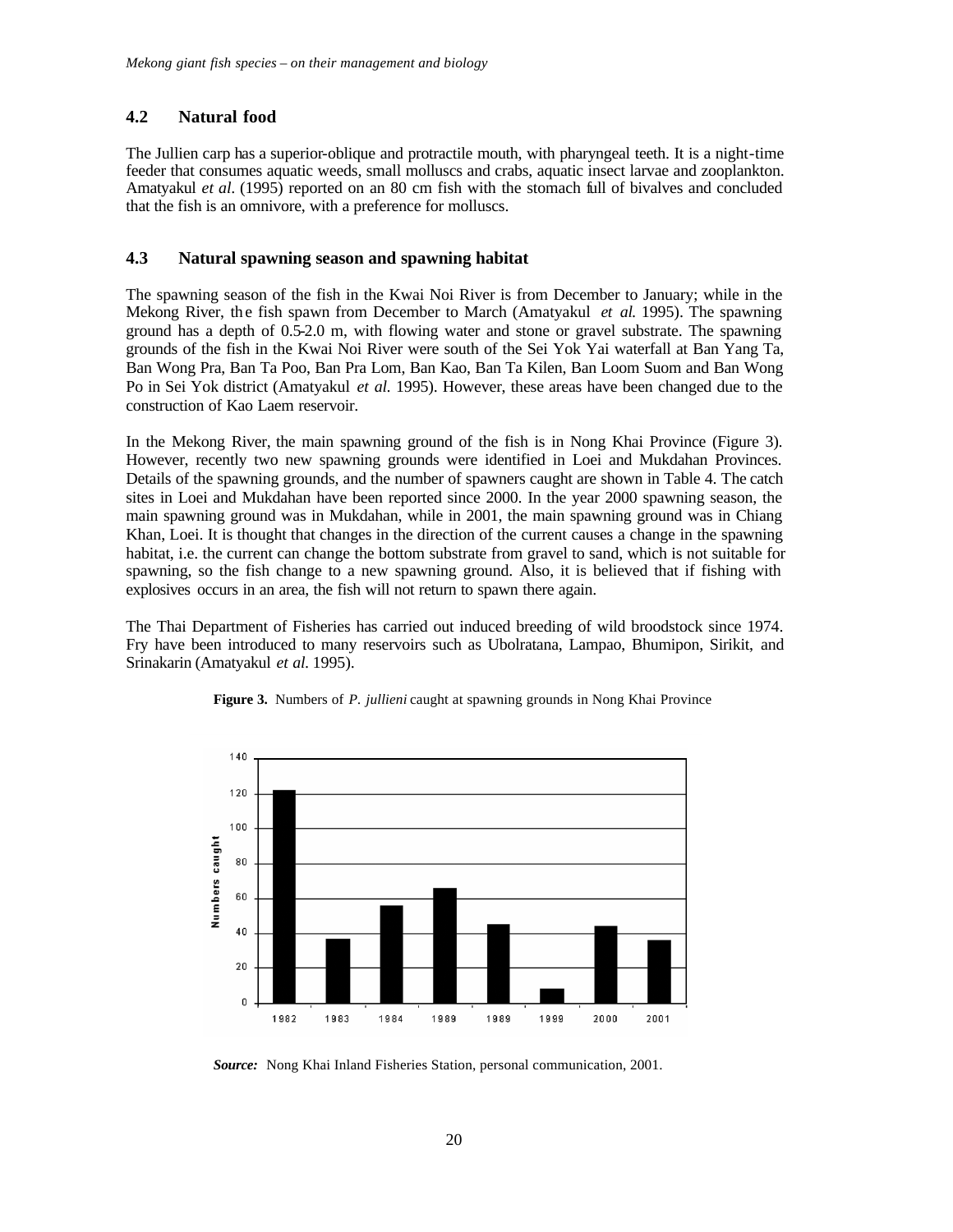#### **4.4 Age and size at first maturity**

The smallest mature female reported from Kwai Noi River weighed five kg (Plangchawee *et al.* 1987). Mature males usually weigh 5-20 kg, while females weigh 10-50 kg (Amatyakul *et al.* 1995). The age of wild mature fish is unknown, but mature broodstock from earthen ponds are more than five years old; males weigh 27 kg, while females weigh 5-15 kg (Rodrarung and Jensirisak 1990). The sex ratio (male : female) of the fish is 1:1.59 in the Mekong River (Plangchawee *et al.* 1987). External sexual characteristics of the fish are clear and can be used to separate males from females longer than 80 cm, as indicated in the following table.

#### **Male Female** 1. Elongated body and smaller than the female. 1. Relatively shorter and rounder than the male. 2. Genital papillae is oblong and small and has a pink papillae plate around the genital. 2. Genital papillae is round and big. 3. Has more pearl spots on the operculum and the body than the female. 3. Has fewer pearl spots than the male.

#### **4.5 Natural growth and maximum size**

Under natural conditions, growth in terms of total length of the Jullien carp has been summarised as follows (Meesawat 1973):

| Month              | Approximate<br>age | Length $(cm)$ |
|--------------------|--------------------|---------------|
| January - February |                    | $0.8 - 0.9$   |
| June               | $(4$ months)       | 6             |
| July               | $(5$ months)       | 8             |
| August             | $(6$ months)       | 12            |
| September          | (7 months)         | 17            |
| October            | $(8$ months)       | 20            |
| November           | (9 months)         | 25            |

The maximum size of the Jullien carp is reported to be 86 cm in total length (Smith 1945), 100 cm (Rainboth 1996) and 126 cm (Amatyakul *et al.* 1995).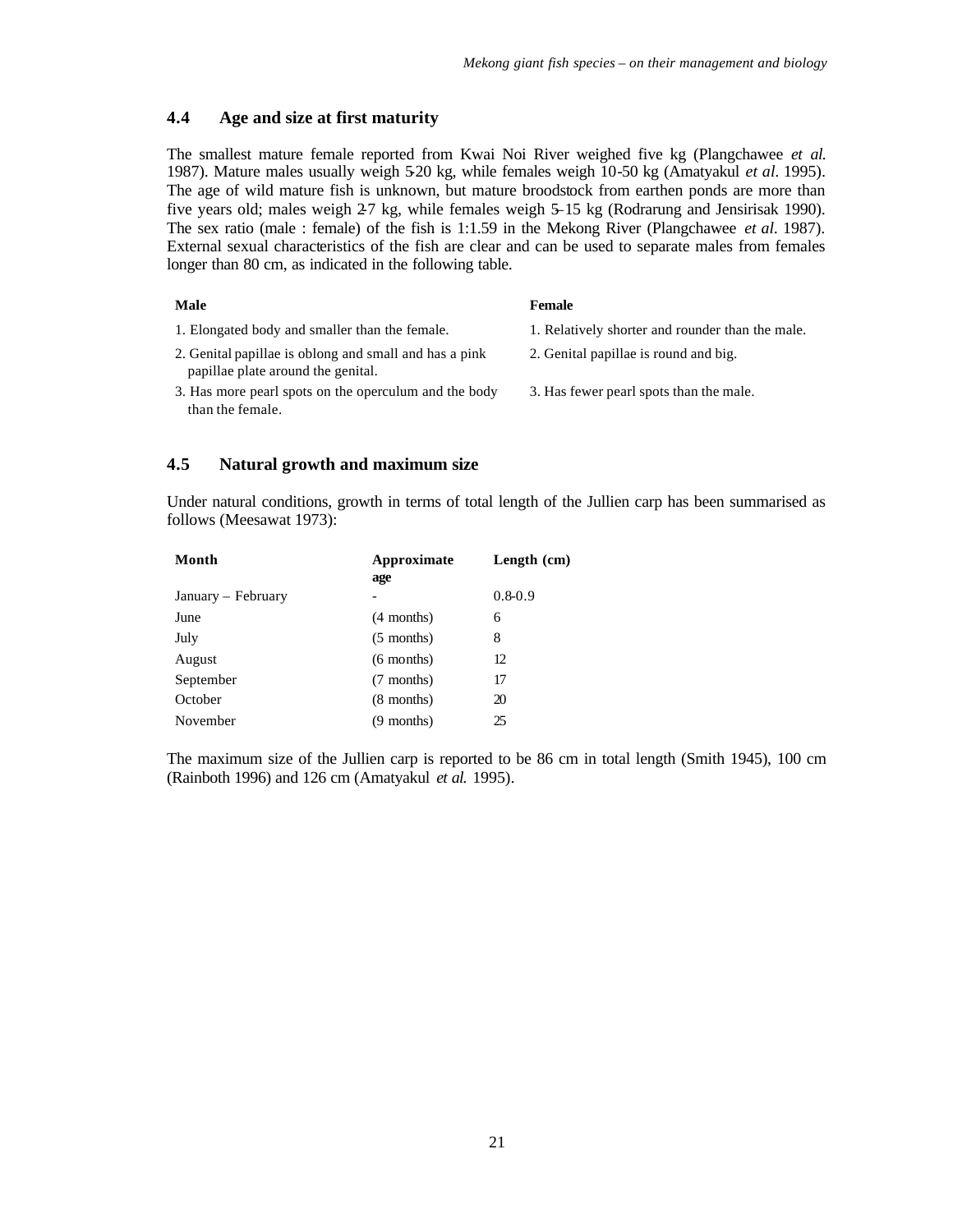#### **Table 4.** Catch of *P. jullieni* at spawning grounds in Thailand.

|                      |              |           |                |              |                |                         |                  | Male                          | Female                   |
|----------------------|--------------|-----------|----------------|--------------|----------------|-------------------------|------------------|-------------------------------|--------------------------|
| Date                 | Village      | District  | Amphur         | Province     |                |                         |                  | No. Male Female $Wt/L(kg/cm)$ | Wt/L(kg/cm)              |
| Nong Khai            |              |           |                |              |                |                         |                  |                               |                          |
| 1974                 | Huay Doc Mai |           | Beng Kan       | Nong Kai (a) | 7              |                         |                  |                               |                          |
| 1982                 | Ta Inplang   | Kok Kong  | Beng Kan       | Nong Kai     | 122            | 48                      | 75               | 8.38/                         | 13.82/                   |
| 1983                 | Ta Inplang   | Kok Kong  | Beng Kan       | Nong Kai     | 37             | NA                      | NA               | 9.8/                          | 24.82/                   |
| 1984                 | Ta Inplang   | Kok Kong  | Beng Kan       | Nong Kai     | 56             | 21                      | 35               | 7.1/                          | 20.32/                   |
| 1984                 | Pak Som      | Pha Tang  | Sang Kom       | Nong Kai (a) | 20             |                         |                  |                               |                          |
| 1989                 | Pak Som      | Pha Tang  | Sang Kom       | Nong Kai     | 66             | 18                      | 48               | 7-15/60-80                    | 12-38/75-120             |
| 1989                 | Dai          |           | Pak Kad        | Nong Kai     | 45             | 7                       | 38               | $6 - 15/60 - 80$              | 15-35/80-115             |
| 1998                 | Khai Sri     |           | Beng Kan       | Nong Kai (a) | 11             |                         |                  |                               |                          |
| 1999                 | Pha Tang     |           | Sang Kom       | Nong Kai (a) | 4              |                         |                  |                               |                          |
| 1999                 |              |           | Sri Chiang Mai | Nong Kai     | 8              |                         |                  |                               |                          |
| 2000                 | Ta Dok Kham  |           | Beng Kong Long | Nong Kai     | 44             | 12                      | 32               |                               | 11-16/60-90 14-42/80-130 |
| 2001                 | Ta Dok Kham  |           | Beng Kong Long | Nong Kai     | 36             | NA                      | NA               | 7-10/40-60                    | 8-34/50-120              |
| Mukdahan             |              |           |                |              |                |                         |                  |                               |                          |
| 5-Feb00              | Song Korn    | Pong Kham | Wan Yai        | Mukdahan     | 6              | 0                       | 6                | NA                            | <b>NA</b>                |
| 6-Feb00              | Song Korn    | Pong Kham | Wan Yai        | Mukdahan     | 7              | 4                       | 3                | $<$ 10                        | 21.6/                    |
| 7-Feb00              | Song Korn    | Pong Kham | Wan Yai        | Mukdahan     | 8              | NA                      | NA               | NA                            | NA.                      |
| $17 - \text{Feb} 00$ | Song Korn    | Pong Kham | Wan Yai        | Mukdahan     | $\overline{4}$ | 1                       | 3                | 12/                           | 20.06/                   |
| $18 - \text{Feb} 00$ | Song Korn    | Pong Kham | Wan Yai        | Mukdahan (b) | NA             | $\overline{4}$          | 10               | 11.12/                        | 25.4/                    |
| 2001                 | Song Korn    | Pong Kham | Wan Yai        | Mukdahan     | $<$ 10         | <b>NA</b>               | NA               | NA                            | NA                       |
| Loei                 |              |           |                |              |                |                         |                  |                               |                          |
| 2000                 |              |           | Chiang Khan    | Loei         | NA             | <b>NA</b>               | NA               | NA                            | NA                       |
| 18-Jan-01            |              |           | Chiang Khan    | Loei         | 1              | $\boldsymbol{0}$        | 1                | $\boldsymbol{0}$              | 19.8/105                 |
| 19-Jan-01            |              |           | Chiang Khan    | Loei         | 1              | 0                       | 1                | $\boldsymbol{0}$              | 21/106                   |
| 22-Jan-01            |              |           | Chiang Khan    | Loei         | 2              | $\mathbf{0}$            | 2                | $\mathbf{0}$                  | 21.5/106.5               |
| 23-Jan-01            |              |           | Chiang Khan    | Loei         | 3              | 0                       | 3                | $\boldsymbol{0}$              | 14.33/94.6               |
| 24-Jan-01            |              |           | Chiang Khan    | Loei         | 2              | $\boldsymbol{0}$        | 2                | $\mathbf{0}$                  | 12.3/92                  |
| 28-Jan-01            |              |           | Chiang Khan    | Loei         | 8              | 2                       | 7                | 10.25/92                      | 14.8/100.6               |
| 29-Jan-01            |              |           | Chiang Khan    | Loei         | 6              | $\overline{c}$          | $\overline{4}$   | 12.5/92                       | 16.4/105.5               |
| 30-Jan-01            |              |           | Chiang Khan    | Loei         | 8              | 5                       | 3                | 9.3/88.4                      | 15.7/98.7                |
| 31-Jan-01            |              |           | Chiang Khan    | Loei         | $\overline{c}$ | $\overline{c}$          | $\boldsymbol{0}$ | 10.5/92.5                     |                          |
| $01$ -Feb $01$       |              |           | Chiang Khan    | Loei         | $\overline{c}$ | $\mathbf{1}$            | 1                | 11.0/91                       | 30.2/124                 |
| $02$ -Feb $01$       |              |           | Chiang Khan    | Loei         | 4              | $\sqrt{2}$              | $\overline{c}$   | 15.25/101                     | 20.25/107.5              |
| 03-Feb01             |              |           | Chiang Khan    | Loei         | 3              | $\mathbf{1}$            | $\sqrt{2}$       | 10.5/92                       | 28.5/120.5               |
| 05-Feb01             |              |           | Chiang Khan    | Loei         | $10\,$         | $\boldsymbol{2}$        | $\,8\,$          | 10.75/92.5                    | 18.56/108.25             |
| 06-Feb01             |              |           | Chiang Khan    | Loei         | 7              | $\boldsymbol{0}$        | 7                | $\boldsymbol{0}$              | 20.64/109.28             |
| 07-Feb01             |              |           | Chiang Khan    | Loei         | 3              | $\boldsymbol{0}$        | 3                | $\boldsymbol{0}$              | 15/98.7                  |
| 08-Feb01             |              |           | Chiang Khan    | Loei         | $\overline{4}$ | $\sqrt{2}$              | $\sqrt{2}$       | 11.5/95.5                     | 23/108                   |
| $10-Feb01$           |              |           | Chiang Khan    | Loei         | 14             | $\overline{\mathbf{4}}$ | 10               | 10.9/93                       | 16.5/102.35              |
| 11-Feb01             |              |           | Chiang Khan    | Loei         | $\sqrt{2}$     | $\boldsymbol{0}$        | $\sqrt{2}$       | $\boldsymbol{0}$              | 21/108                   |
| Total 2001           |              |           |                |              | 82             | 23                      | $60\,$           |                               |                          |

*Note:* (a) No record of total catch; only those that were injected were reported. (b) No record of total catch; only those that were injected were reported. The total fish landing was about 100.

*Source:* Loei Inland Fisheries Station, personal communication, 2001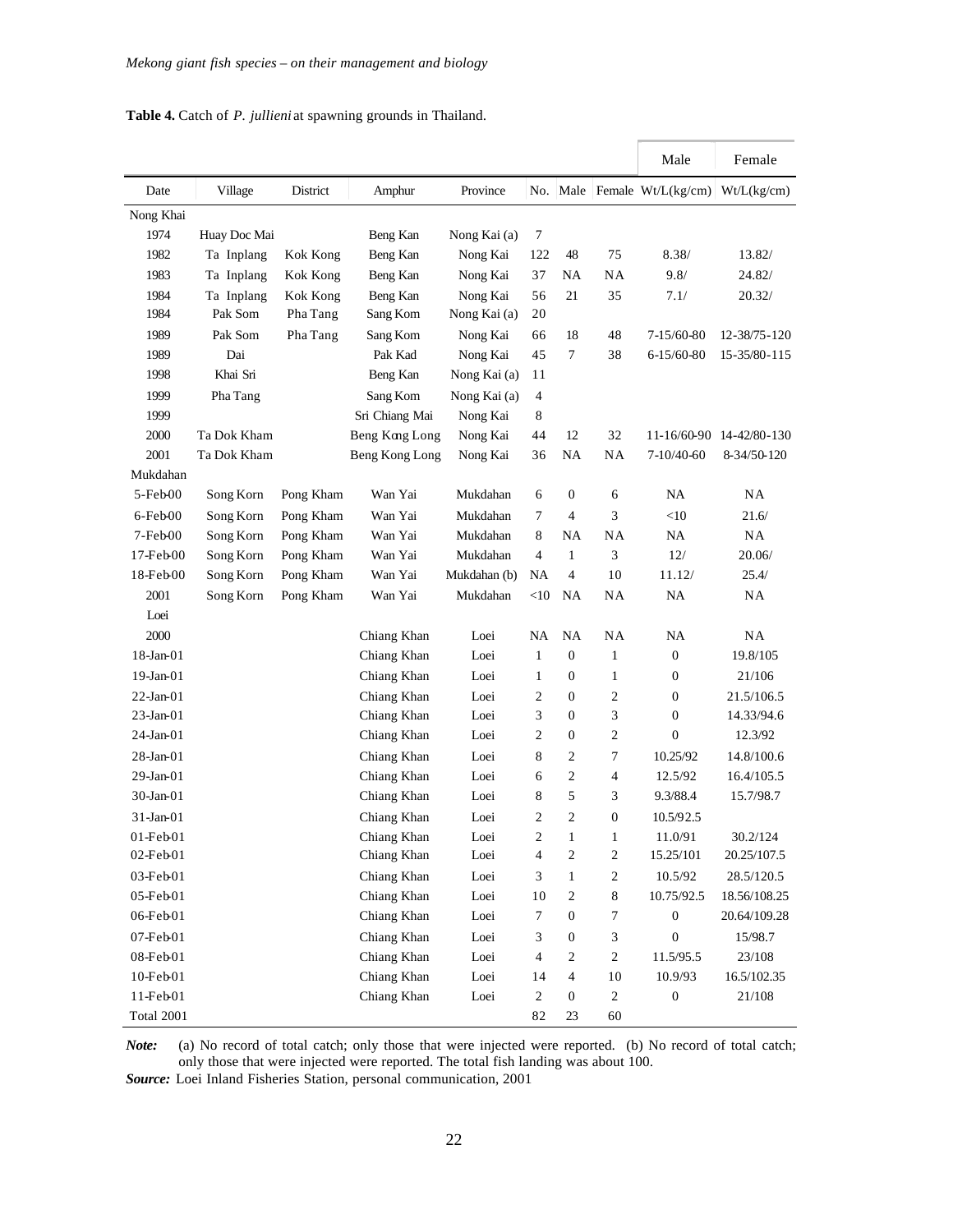#### **4.6 Breeding**

#### *Breeding techniques tried*

Hypophysation and gonadotropin releasing hormone analogue and dopamine antagonist techniques have been successfully used to induce spawning of the Jullien carp.

#### *Breeding technique that has been successful*

Gonadotropin releasing hormone in combination with a dopamine antagonist, Domperidone, seems to be very effective in inducing spawning in the Jullien carp.

#### *Spawner*

In the past, wild broodstock that were collected from the Mekong River during the spawning season were used for induced spawning. Since 1990, fish cultured in earthen ponds have been used as broodstock. Males and females can easily be sexed during the spawning season because males release milt through gentle pressure on the abdomen.

#### *Assessment of the gonadal stage*

External appearances, such as a large, soft abdomen and swollen genital papilla, can be used to judge the maturity of the gonadal stage. Mature females that are suitable for hormonal induction can be selected by cannulation, looking for germinal vesicle migration to the periphery of the oocytes (Amatyakul *et al.* 1995).

#### *Induction of spawning*

#### **Hypophysation**

Srithongsuk and Yoovechwattana (1975) injected wild broodstock with pituitary gland extract of Jullien carp at dosages of 0.7-1.0 and 1.4-2.0, at 6-8 hr intervals. Eggs can be stripped 5-8 hrs after the second injection. Amatyakul *et al.* (1995) showed that pituitary gland from stripped catfish (*Pangasianodon hypophthalmus*) and HCG can also be used to induce spawning of wild Jullien carp. The dosages are one dose of PG and 50 IU HGC/kg HCG and two doses of PG and 100 IU HGC/kg HCG at 6-8 hr intervals. Eggs can be stripped 11 hrs after the second injection.

#### **Gonadotropin-releasing hormone analogues and dopamine antagonist**

Buserelin, in combination with Domperidone, can also be used to induce the Jullien carp to spawn (Rodrarung and Jensirisak 1990). The dosages are Buserelin (10 **?** g/kg), in combination with Domperidone (10 mg/kg) and 68 hr later followed by Buserelin (30  $\textbf{?} g/kg$ ) in combination with Domperidone (10 mg/kg). Eggs can be stripped 4-8 hrs after the second injection. However, Suppasansanee *et al.*, (2000) indicated that the most effective dosage for inducing spawning in *P. jullieni* is 10mg/kg Buserelin in combination with 5 mg/kg Domperidone for the first injection and common carp pituitary gland at 1.5 dose per fish in combination with 30IU/kg Gonadotroplex, 8 hrs apart. The fish can be stripped 4-5 hrs after the second injection.

#### *Type of egg*

Eggs are of the semi-buoyant type, but slightly heavy and adhesive. The diameter of the egg is about 2 mm, which swells to about 3 mm after water absorption. Hatching time for the fertilised egg is around 72 hrs at 23? C (Amatyakul *et al.* 1995).

 $1$  dose = body weight of donor fish/body weight of recipient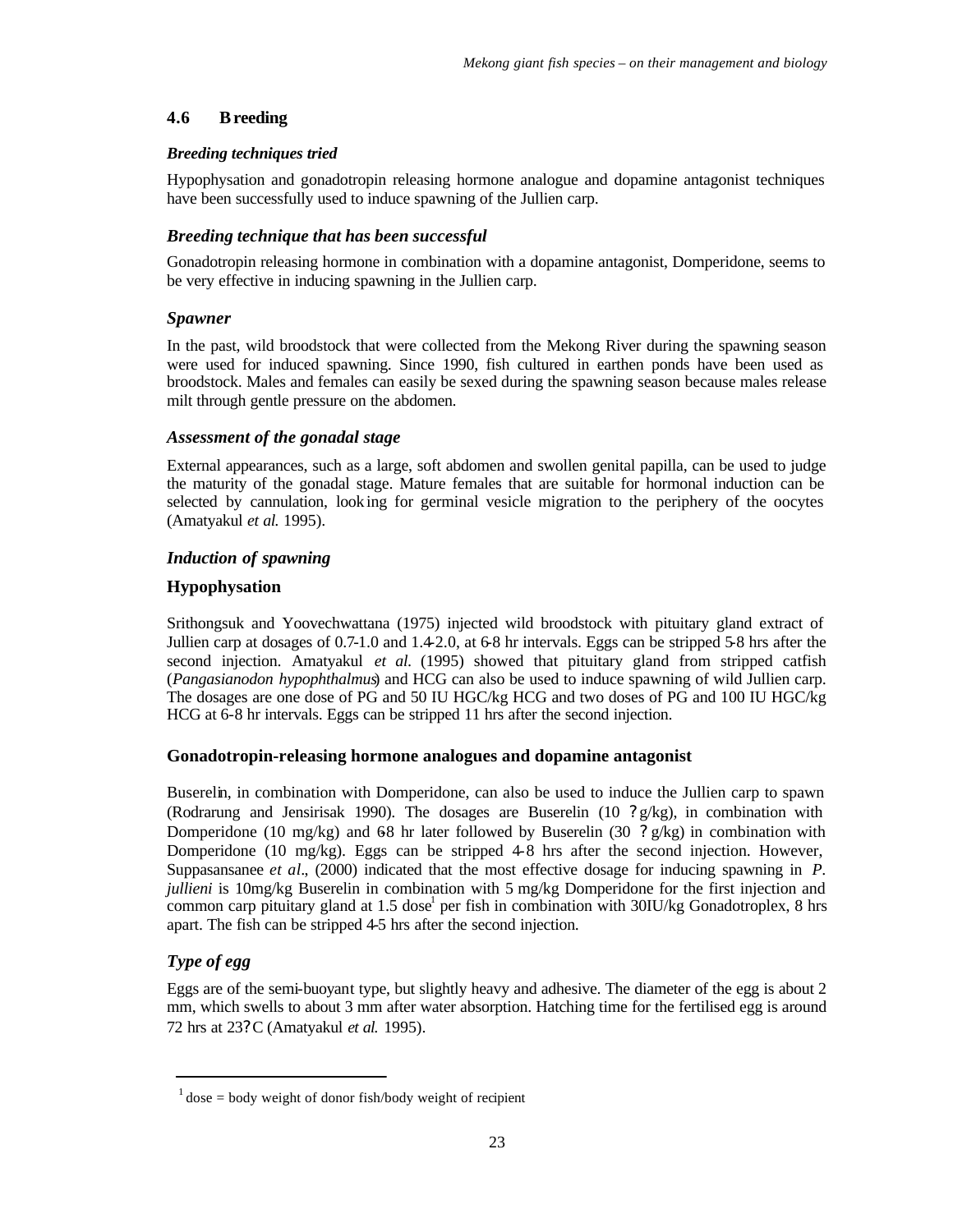#### *Fecundity*

Suppasansanee and Sukumasavin (in press) report that broodstock with an average weight of 3.82 kg (3.0-5.5 kg), which are used in induced spawning at Kalasin Inland Fisheries Station, have around 45,000 eggs.

#### *Egg incubation*

After fertilisation, the eggs must be washed several times with clean water to remove the sticky material from the eggshell. Subsequently, the eggs can be incubated in funnel jars with high flow rates to avoid the eggs sticking to the jar (Amatyakul *et al.* 1995).

#### *Size of larvae*

At hatching, the total length is about 0.8 – 0.9 cm (Amatyakul *et al.* 1995).

#### *Fry-raising techniques*

Two days after hatching, the yolk sac is absorbed, and the larvae start feeding. The larvae can be nursed in hapas suspended in concrete tanks. Fry must be fed 3-5 times/day with hard-boiled egg yolk dissolved in water for three days. Subsequently, fry can be transferred into earthen ponds of 800- 1,600 m<sup>2</sup>. The pond is prepared by liming it at  $38-63g/m^2$  and drying it for 3-5 days. The pond is filled to about 40-50 cm depth with water filtered through a fine-mesh nylon net in order to prevent other fish from entering the pond. Natural feed is enhanced weekly by adding urea and triplesuperphosphate at  $3-6g/m^2$ . The five day-old fry are released into the pond at a density of  $31-62/m^2$ . They are fed with rice bran, fishmeal and soybean meal at a ratio of 9:6:5, and supplemented with *Moina* 2-3 times daily. After a 30-50 day nursing period, the larvae reach 2-5 cm with a 50-80 percent survival rate (Amatyakul *et al.* 1995).

#### **4.7 Growth and culture system**

According to Unakornsawat *et al.* (1990), the Jullien carp reaches 19-25 cm and 83-190 g after 8 months in earthen ponds, which is similar to the growth in wild fish (Amatyakul *et al.* 1995). Growth and production of the Jullien carp cultured in  $800 \text{ m}^2$  earthen ponds for 5-6 months and fed with  $25-30$ percent protein at different initial sizes and stocking densities are summarised as follows (Amatyakul *et al.* 1995):

|           | <b>Initial size</b> |            | <b>Final size</b> |             | <b>Production</b> |
|-----------|---------------------|------------|-------------------|-------------|-------------------|
| cm        | g                   | $fish/m^2$ | cm                | g           | kg/m <sup>2</sup> |
| $3 - 5$   | 0.5                 | $2 - 4$    | $15 - 20$         | $90 - 120$  | $0.16 - 0.31$     |
| 14-15     | $30-40$             | $1 - 2$    | $20 - 30$         | 110-300     | <b>NA</b>         |
| $20 - 25$ | $110 - 200$         | $0.5 - 1$  | $33 - 36$         | $400 - 500$ | <b>NA</b>         |

The length (TL, cm)-weight (g) relationships are as follows (Amatyakul *et al.* 1995).

|                | Fish with a total length of between 3-24 cm:<br>$log W = -2.1992 + 3.2131 log TL$                                   | $R^2 = 0.997$                  |
|----------------|---------------------------------------------------------------------------------------------------------------------|--------------------------------|
| Male<br>Female | Fish with a total length of 80 $-126$ cm:<br>$log W = -1.1615 + 2.6504 log TL$<br>$log W = -2.1357 + 3.2024 log TL$ | $R^2 = 0.993$<br>$R^2 = 0.965$ |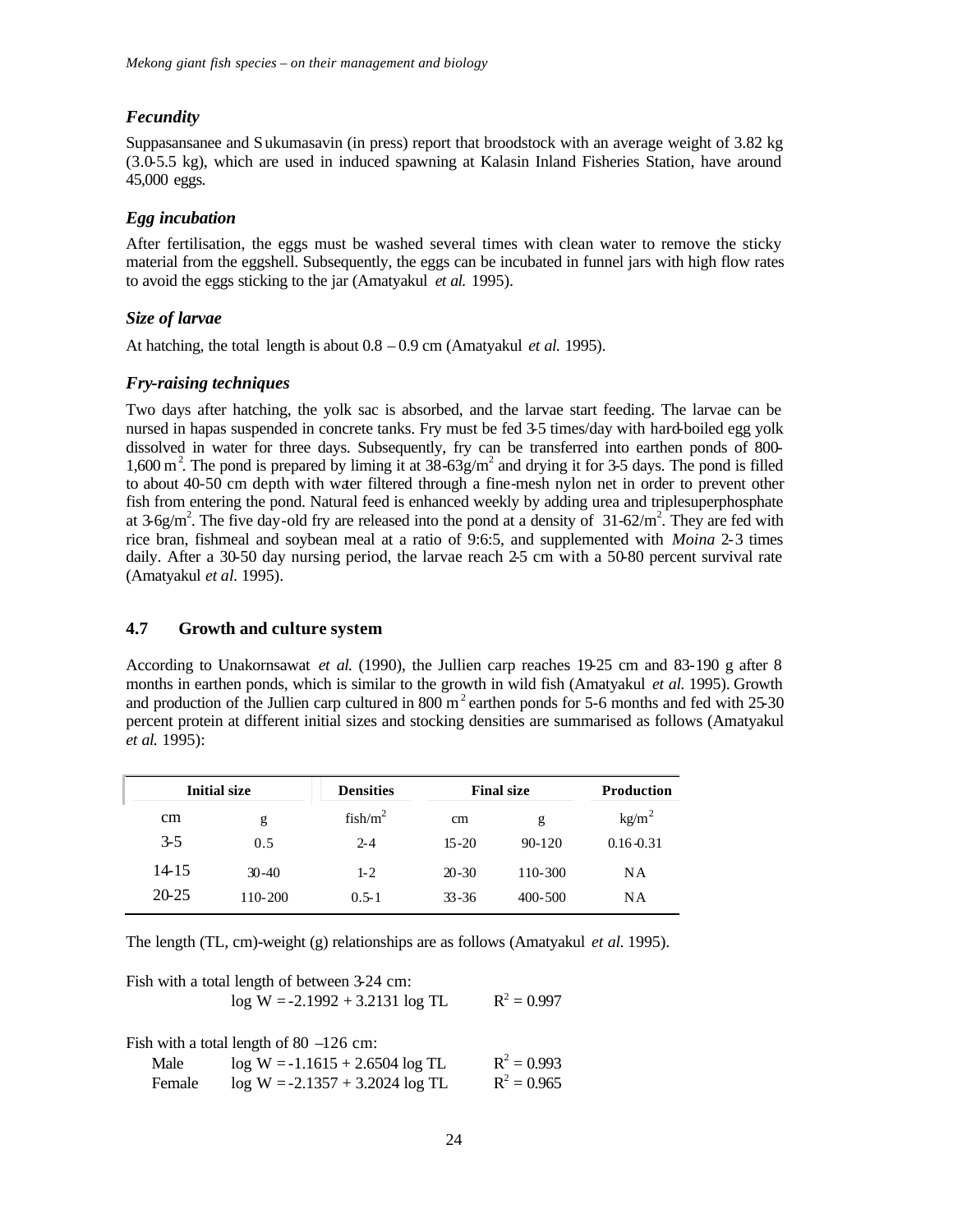#### **4. 8 Constraints and concerns**

The main constraint in the breeding of Jullien carp is the source of the spawner. At present, the broodstock must be at least five years old to reach maturity in captivity.

#### **4.9 Characteristics of environments supporting self-sustaining populations**

No information.

#### **4.10 Other information**

The Jullien carp has a great potential for aquaculture. The technique for induced spawning has already been developed, but information for broodstock culture needs to be further developed.

It appears that the information regarding *Probarbus* in Thailand only refers to *P. jullieni*. We do not appear to have any information about *P. labeaminor* or *P. labeamajor*. There are unconfirmed reports that the spawning peak of *P. labeamajor* is a few months earlier than *P. jullieni*.

Srithongsuk and Yoovechwattana (1975) reported that if during the spawning season, both male and female fish develop black stripes from chin to pectoral fin, chin to pelvic fin and chin to abdomen, then fishers consider the fish to be *P. labeaminor*.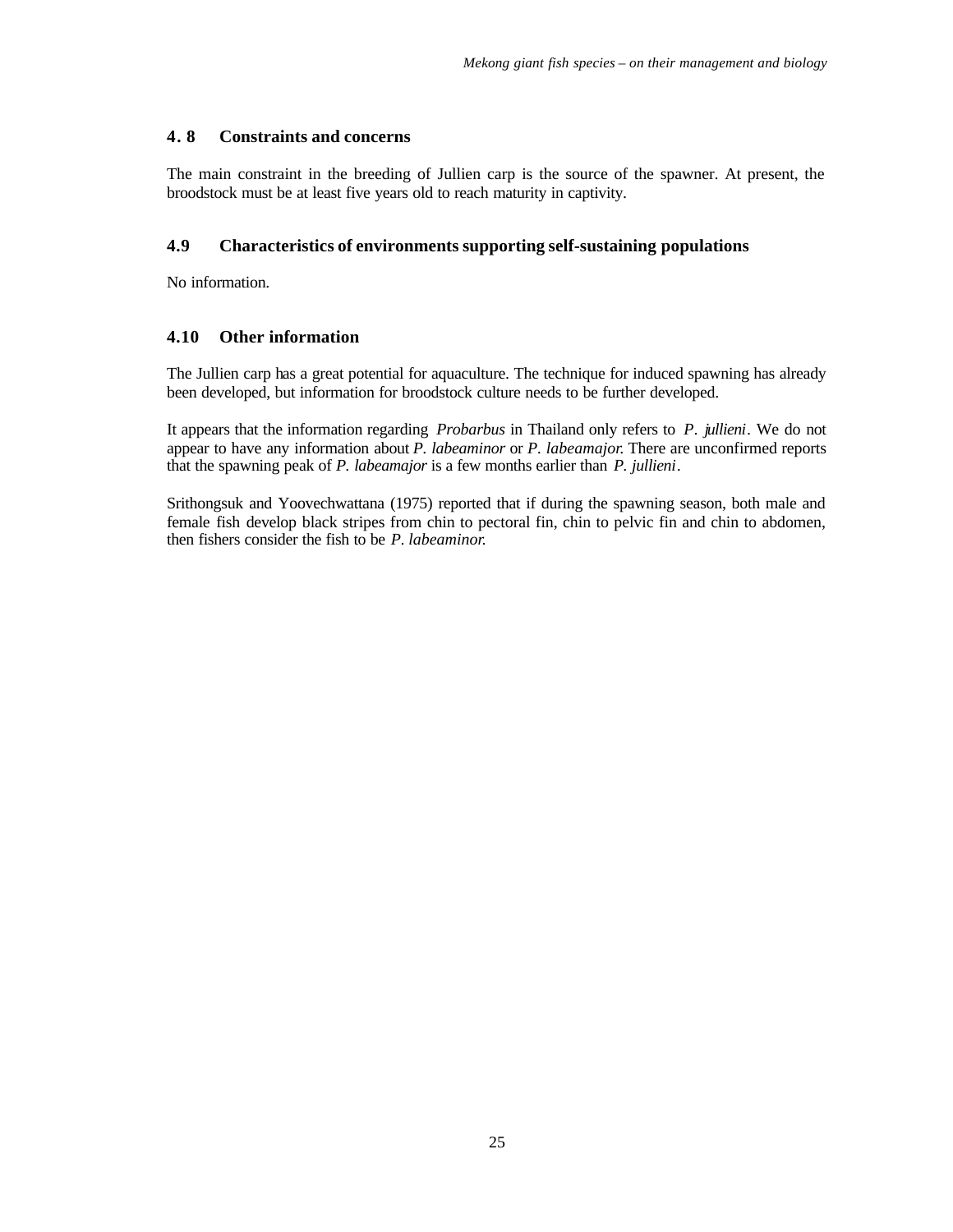### References

- Amatyakul, C., K. Kohanantakul, C. Sansrimahachai, S. Sumanochitraporn, P. Sripatrprasite, R. Wongsongsarn, C. Wongsongsarn, J. Juntana, D. Rodrarung & N. Yoorong. 1995. Jullien carp *Probarbus jullieni* Sauvage. Inland Fisheries Division, Department of Fisheries, Ministry of Agriculture and Cooperatives, Thailand, 51 pp.
- Balon, E.K. 1990. Epigenesis of an epigeneticist: the development of some alternative concepts on early ontogeny and evolution of fishes. *Guelph Ichthyology Reviews*, 1990 (1):1-48.
- Jensen, J.G. 1997a. Report from Chiang Khong: five Giant catfish in 1997. *Catch and Culture*, May 1997 (2) 4.
- Jensen, J.G. 1997b. Giant catfish breeding: keep cool and wait for the right female. *Catch and Culture*, August 1997 (3) 4.
- Chevey, P. 1930. Sur un nouveau Silure geant du bassin du Mekong, *Pangasianodon gigas.* Bulletin de la Société zoologique de France, 1930. 55: 536-542.
- Durand, J. 1940. Notes sur quelques poissons d'especes nouvelles ou peu connues des eaux douces Cambodgiennes. Institute oceanographique de I'Indochine, Nhatrang, 36: 1-40, plates 1-7.
- Eung, K. 1995. Evaluation of the suitability of *Catlocarpio siamensis* in small-scale aquaculture systems. Fisheries Faculty, The Royal University of Agriculture, Phnom Penh. (BSc graduating paper)
- FAO. 1997. FAO technical guidelines for responsible fisheries. Aquaculture development. No. 5, Rome. 40 pp.
- Froese, R. & A. Torres . 1999. Fishes under threat: an analysis of the fishes in the 1996 IUCN Red List. In: R.S.V. Pullin, D.M. Bartley & J. Koiman, Editors. Towards policies for conservation and sustainable use of aquatic genetic resources. p. 131-144. ICLARM Conference Proceedings 59, Penang, Malaysia. 277 pp.
- Hogan, Z. 1998. The quiet demise of the Mekong giant catfish. *Wildlife Conservation*, 1998, 101:12.
- Hogan Z., N. Pengbun, & N. van Zalinge. In press. Status and conservation of two endangered fish species, the Mekong giant catfish *Pangasianodon gigas* and the giant carp *Cathlocarpio siamensis*, in Cambodia's Tonle Sap River. *Natural History Bulletin of the Siam Society* 49.
- Kuchaleonpisan, N., M. Suphacarat, C. Puhrakkiet, V. Chatchavanchaiyaphun & P. Arayawattanvej. 1985. Artificial breeding of Pla Buk (*Pangasianodon gigas* Chevey). *In*: Annual Report 1984- 85, p. 40-48. Phayao Fisheries Station, Department of Fisheries, Ministry of Agriculture and Cooperatives, Thailand.
- Leelapatra, W., P. Srisakultiew & N. Sukumasavin. 2000. Biology and breeding of indigenous Mekong fish species in Thailand. Management of reservoir fisheries in the Mekong Basin II. *In*: Component Report No. 2, p. 83-86. Mekong River Commission, Phnom Penh.
- Meesavadth, V. 1973. Surveying the species of fingerling fishes which were caught by the big lift-net at Nam Mong, Nong Khai Province. *In*: Annual report 1973, p. 33-66. Nong Khai Fisheries Station. Inland Fisheries Division, Department of Fisheries, Ministry of Agriculture and Cooperatives, Thailand.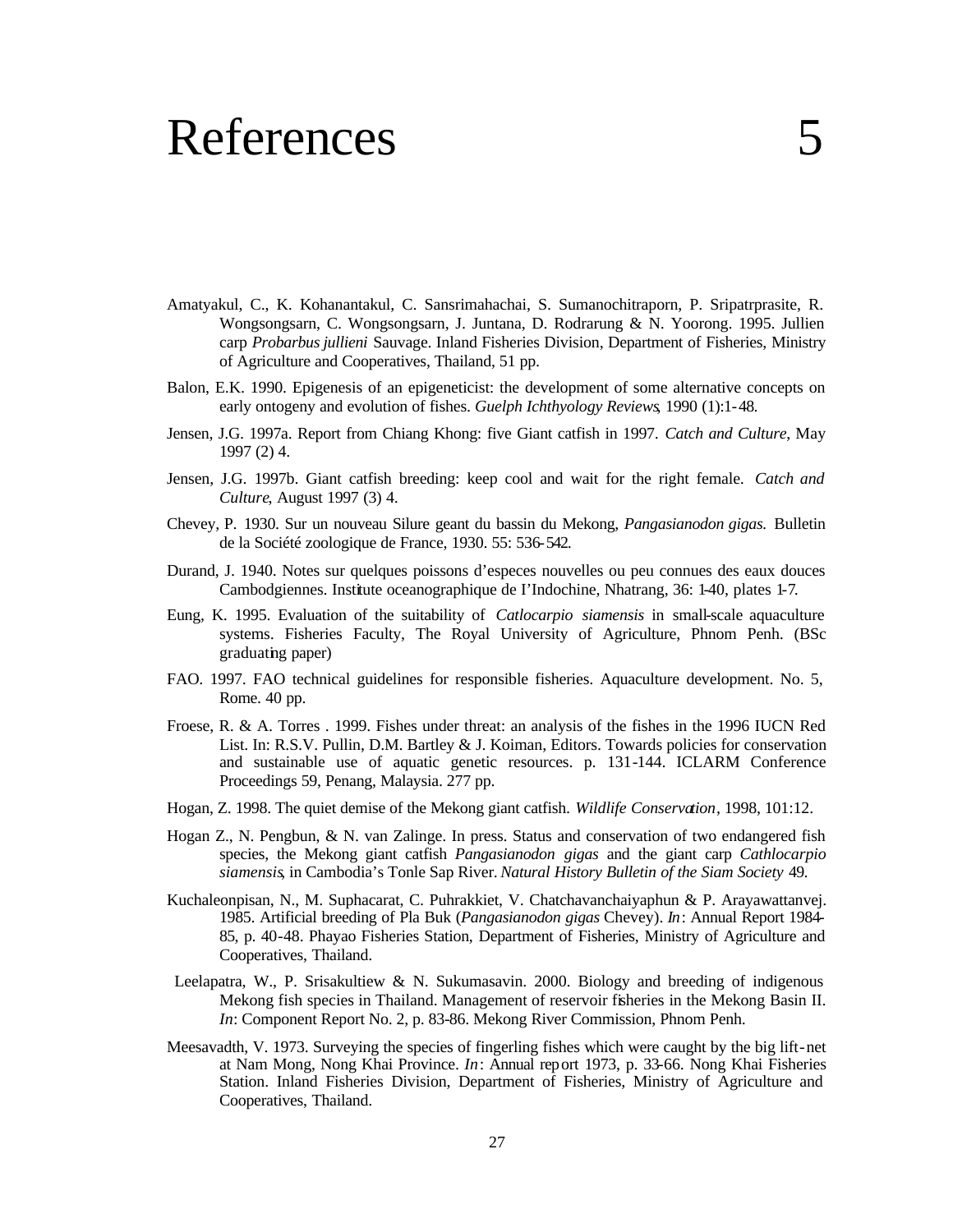- Meewan, A., D. Radrawang & S. Phanna. 1994. Progress report on breeding of captive broodfish of Pla Kaho. *In*: Annual Report 1992-1994, p. 33-66. Lop Buri Inland Fisheries Station. Ayuthaya Inland Fisheries Department Center, Inland Fisheries Division, Ayuthaya, Thailand.
- Meffe, G.K. 1990. Genetic approaches to conservation of rare fishes: examples from North American desert species. *Journal of Fish Biology*, 1990, 37A: 105-112.
- Mekong River Commission. 2001. Fish Migration and Spawning: Version 1, Mekong Mainstream. An interactive CD. Mekong River Commission, Phnom Penh.
- Mongkonpunya, K., T. Chairak, T. Pupipat & T. R. Tiersch. 1995. Cryopreservation of Mekong Giant Catfish sperm. *Asian Fisheries Science*, 1995. (8): 211-221.
- Nadeesha, M. C. 1994. Fishes of the Mekong River conservation and need for aquaculture. Reported from Naga. *ICLARM Quarterly*, 1994. 17 (4): 17-18.
- Nong Khai Fisheries Station. 1997. Survey and collecting the fry and fingerling of *Probarbus jullien*i Sauvage at Nong Khai Province. *In*: Annual report 1974, p 38-46. Nong Kai Fisheries Station, Aquatic Animal Husbandry Division, Department of Fisheries, Thailand.
- Nukulluk L. & M. Tangtrongpiros. 1975. Induced spawning by pituitary injection of Pla Kaho, *Catlocapio siamensis*. *Thai Fisheries Gazette*, 1975. 28(2): 183-194.
- Pauly, D., V. Christensen, J. Dalsgaard, R. Froese, & F. Torres Jnr. 1998. Fishing down marine food webs*. Science* 279: 860-863.
- Phayao IFS. 2000. Result on induced spawning trial of the giant catfish in captivity. *In*: Annual Report, p. 70-78. Phayao Inland Fisheries Station, Phrae Inland Fisheries Development Center, Inland Fisheries Station, Department of Fisheries, Thailand.
- Phayao IFS, 2001. Induced spawning of giant catfish *Pangasianodon gigas* from broodstock permanently reared in earthen ponds. Phayao Inland Fisheries Station, Department of Fisheries, Thailand.
- Pholprasith. S. 1983. Induced spawning of the Mekong giant catfish. *Thai Fisheries Gazette*. 36(4): 347-360.
- Pholprasith, S. & P. Tavarutmaneegul. 1997. Biology and culture of the Mekong giant catfish, *Pangasianodon gigas* (Chevey 1930). Extension Paper No. 31. National Inland Fisheries Institute, Bangkok. 79 pp.
- Pholprasith, S. 1995. Biology and economic studies on the Mekong giant catfish *Pangasius gigas* (Chevey, 1930). Department of Fisheries, Bangkok. 27 pp.
- Pholprasith, S., M. Benjakarn and R. Ritthaporn. 1992. Development of commercial culture of the Mekong giant catfish. Technical Paper No. 14, Inland Fisheries Division. Department of Fisheries, Ministry of Agriculture and Cooperatives, Bangkok. 51 pp.
- Plangchawee, V., V. Toopoocha, O. Nakjinda & K. Sahartsanon. 1987. Spawning ground survey of the Jullien Carp in Kwai Noi River, Karnjanaburi Province. *In*: Annual Report 1987, p 16-22. Kanchanaburi Fisheries Station. Inland Fisheries Division, Department of Fisheries, Ministry of Agriculture and Cooperatives, Thailand.
- Pookaswan, T. 1969. *Pangasianodon gigas* Chevey. Inland Fisheries Division, Department of Fisheries, Bangkok, 12 pp.
- Rainboth, W. J. 1996. Fishes of the Cambodian Mekong. FAO species identification field guide for fisheries purposes. FAO, Rome.
- Roberts, T. R. 1992. Revision of the Southeast Asian Cyprinid fish genus *Probarbus*, with new species threatened by proposed construction of dams on the Mekong River. *Ichthyology Exploration of Freshwaters*, 1992. 3 (1): 37-48.